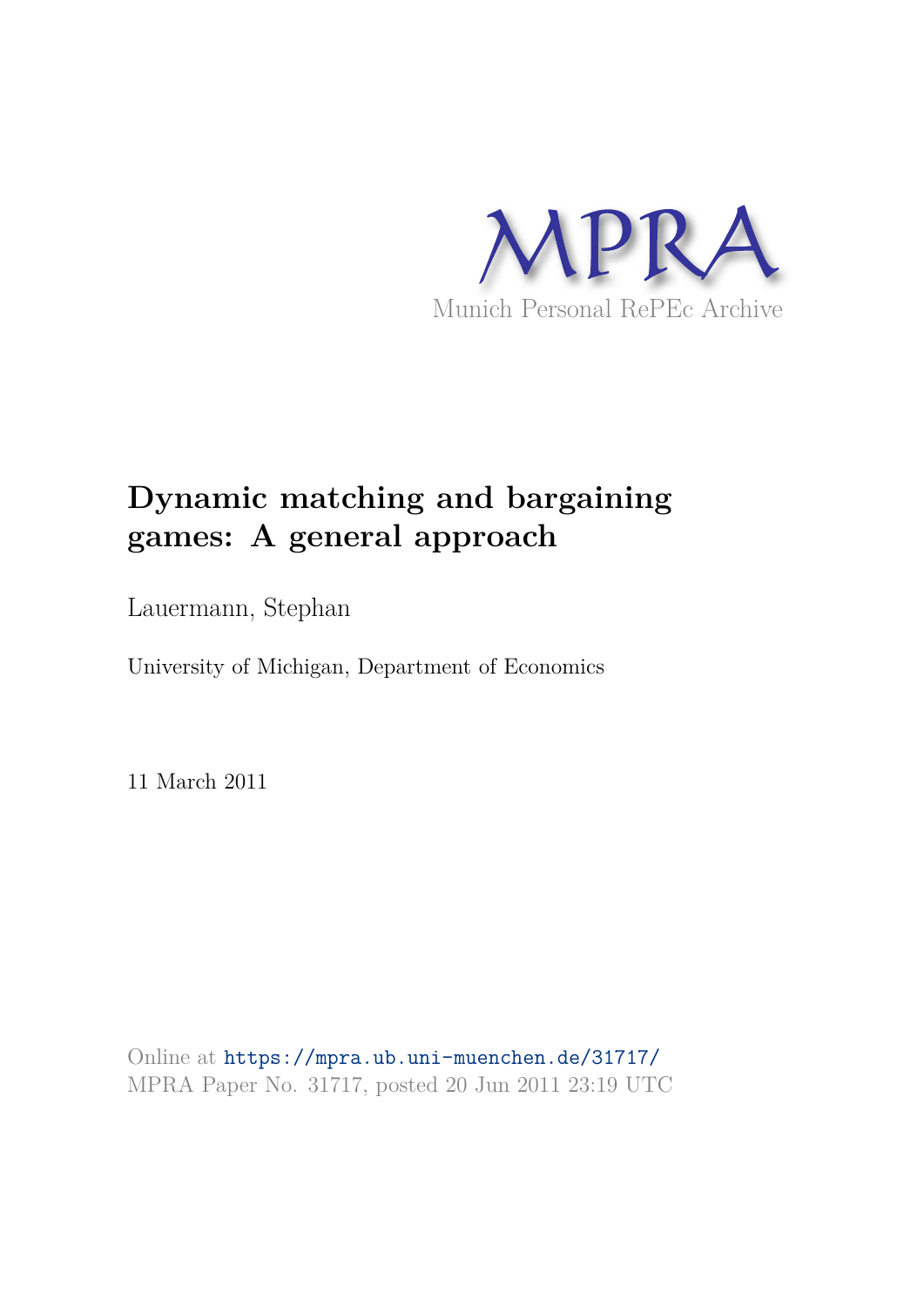# Dynamic Matching and Bargaining Games: A General Approach

Stephan Lauermann

March 7, 2011

#### Abstract

This paper presents a new characterization result for competitive allocations in quasilinear economies. This result is informed by the analysis of non-cooperative dynamic search and bargaining games. Such games provide models of decentralized markets with trading frictions. A central objective of this literature is to investigate how equilibrium outcomes depend on the level of the frictions. In particular, does the trading outcome become Walrasian when frictions become small? Existing specifications of such games provide divergent answers. The characterization result is used to investigate what causes these differences and to generalize insights from the analysis of specific search and bargaining games.

JEL Classifications: D44, D82, D83

Keywords: Dynamic Matching and Bargaining, Decentralized Markets, Non-cooperative Foundations of Competitive Equilibrium, Search Theory

University of Michigan, Department of Economics, slauerma@umich.edu. I would like to thank Georg Nöldeke for his encouragement and support. Many economists provided comments and helpful critique in seminars and in personal communication. Among others, I am indebted to Alp Atakan, Tilman Borgers, Douglas Gale, Martin Hellwig, Philipp Kircher, Benny Moldovanu, Tymofiy Mylovanov, Andy Postlewaite, Larry Samuelson, Mark Satterthwaite, Roberto Serrano, Art Shneyerov, Lones Smith, Gabor Virag, and Asher Wolinsky.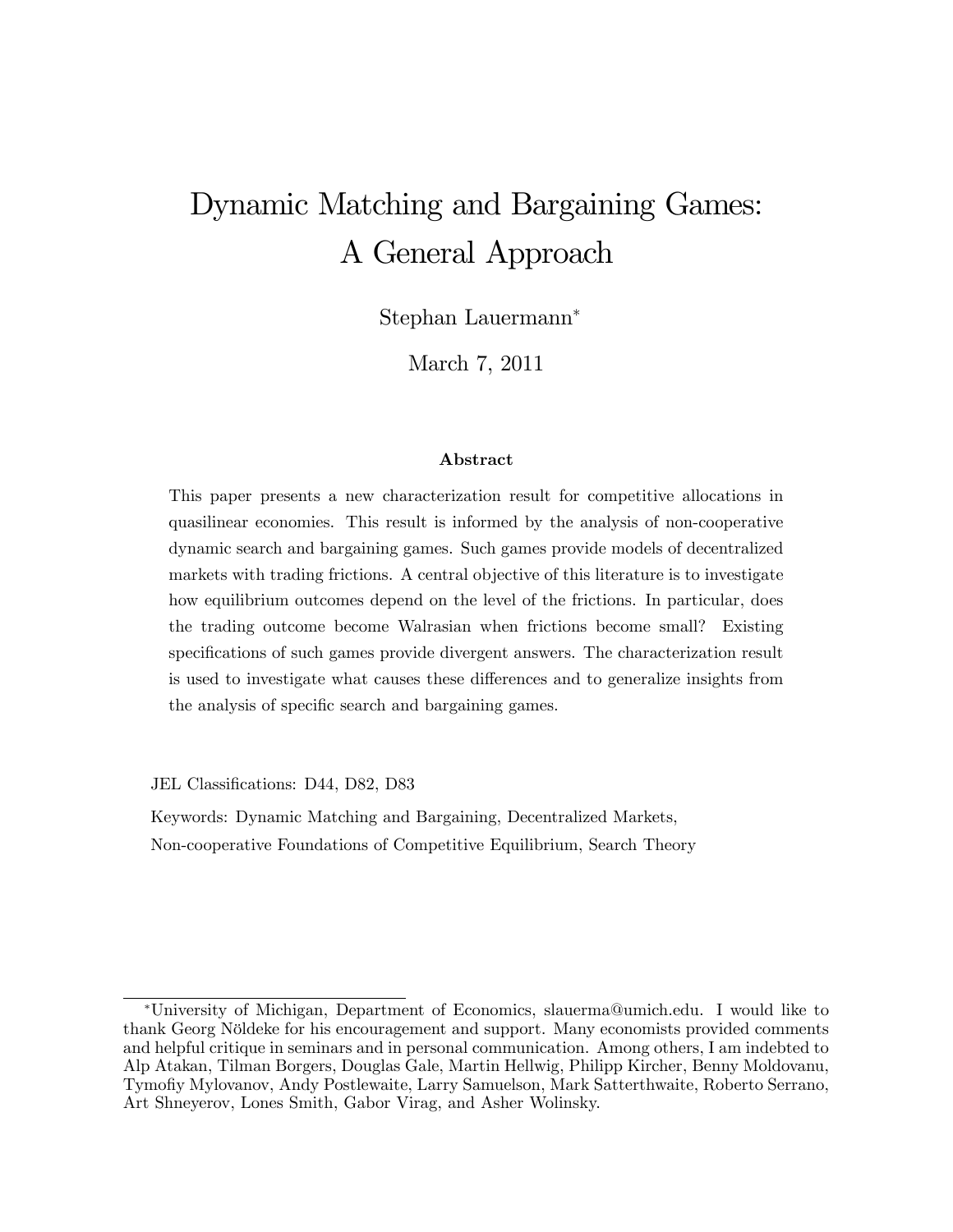## 1 Introduction

In a dynamic matching and bargaining game, a large population of traders interacts repeatedly in a decentralized market.<sup>1</sup> Every trading period, traders are matched to form small groups where they *bargain* over the terms of trade. If they fail to reach an agreement, they can wait at some cost until the next period to be rematched into a new group. These waiting costs are the *frictions* of trading in the decentralized market. A major question in the literature concerns the trading outcome when frictions become small: Does the outcome become Walrasian? Ideally, one would like not only to find answers for particular trading institutions, but also to gain a general understanding of the conditions under which trading with vanishing frictions has this property and the conditions under which it does not. In this paper I use methods from cooperative and non-cooperative game theory to address this question. Recent contributions that fall into the framework of this paper include work by Moreno and Wooders (2002), Mortensen and Wright (2002), Satterthwaite and Shneyerov (2007), and De Fraja and Sakovics (2001).

The main result modifies a characterization result from cooperative game theory for quasilinear economies by Shapley and Shubik (1971): If an allocation is feasible then it is competitive if and only if it is pairwise efficient (pairwise stable). I weaken the requirement that the outcome must be pairwise efficient for all pairs of traders. Instead, I require the outcome to be pairwise efficient for traders who trade with probability less than one. I introduce two new conditions (Monotonicity and No Rent Extraction) to characterize the trading outcome for traders who trade with certainty.

The characterization result is informed by the analysis of non-cooperative dynamic matching and bargaining games. The reason for weakening pairwise efficiency to a subset of traders is that, in such games, traders with types who transact with probability one leave the market quickly. Other traders might therefore not be matched with them and the allocation does not need to be pairwise efficient with respect to these types.<sup>2</sup>

As an illustration of the main result, I use a parameterized class of steady-state search and bargaining games that is similar to the one used by Gale (1987). There is a continuum

<sup>&</sup>lt;sup>1</sup>The literature on dynamic matching and bargaining games is vast. Osborne and Rubinstein (1990) and Gale (2000) are excellent surveys. Diamond (1971) demonstrated that small frictions can lead to severe distortions. Subsequent work was done by Gale (1986, 1987), Rubinstein and Wolinsky (1985, 1990), McLennan and Sonnenschein (1991) and extended in various directions by DeFraja and Sakovics (2001), Serrano (2002), Mortensen and Wright (2002), Kunimoto and Serrano (2004), Satterthwaite and Shneyerov (2007, 2008), Atakan (2007), and Shneyerov and Wong (2010)

<sup>2</sup>Dagan, Serrano, and Volij (2000) also combine cooperative and non-cooperative elements to analyze dynamic matching and bargaining games. However, they assume that all coalitions can form and they provide a characterization result for a general economy.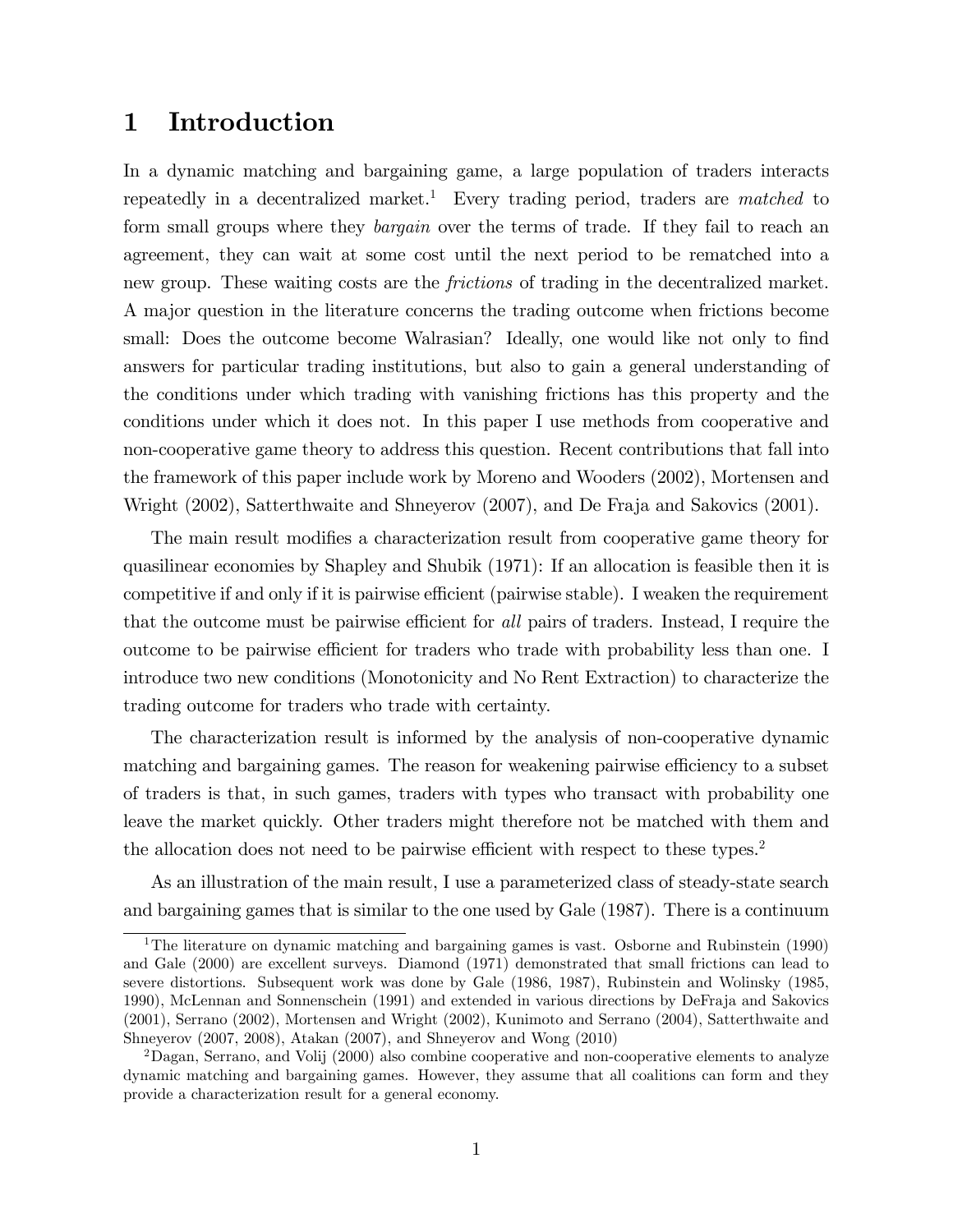of buyers who have unit demand and valuations (types)  $v \in [0, 1]$  for an indivisible good, and there is a continuum of sellers who have unit capacity and costs  $c \in [0, 1]$ . These traders are matched into small groups. In these groups, they bargain, and, if they reach an agreement, they trade. The groups are connected to form a large market by allowing unsuccessful traders to be matched into new groups in the next period. Integration, however, is imperfect because there is a probability (exit rate) that a trader dies while waiting. These are the *frictions* of trading. Finally, at the end of each period, there is an exogenous inflow of new buyers and sellers.

This class of games allows for a variety of specifications of the matching technology and of the bargaining protocol. Regardless of how matching and bargaining is specified, the game and its solution concept will give rise to an outcome that consists of (a) probabilities of trading for entering types and (b) expected equilibrium payoffs. An outcome is called feasible if it is consistent with an allocation for the quasilinear economy defined by the distribution of buyer's valuations and seller's costs.

Suppose there is some sequence of exit rates ("frictions") that converges to zero. In addition, suppose that for each exit rate an equilibrium outcome of a specific trading game is selected. This defines a sequence of outcomes. I state conditions on this sequence that are jointly necessary and sufficient for convergence to the competitive outcome. The first condition, *Monotonicity*, requires that trading probabilities are monotone—buyers with higher valuations are more likely to trade, while sellers with higher costs are less likely to trade. The second condition, No Rent Extraction, requires that traders receive some part of the surplus they generate. Technically, this is a condition on the slope of the payoffs. The third and the fourth conditions are jointly equivalent to pairwise efficiency of types who do not trade with certainty. Specifically, the third condition, Availability, requires that traders who do not trade with certainty are available. In the application, a type is available if others are matched frequently with traders having such types. The fourth condition, *Weak Pairwise Efficiency*, requires that for all pairs of buyers and sellers who are both available the sum of their expected payoffs is at least as large as the payoffs they could realize by trading with each other. The Availability condition relates to the matching technology, whereas the other conditions relate to the bargaining protocol. The main result (Proposition 1) is essentially this: A sequence of feasible outcomes converges to the Walrasian outcome if and only if the four conditions hold.

I apply this result to the parameterized dynamic matching and bargaining game introduced before. I show how to verify each of the conditions. Importantly, I argue that the conditions often follow from basic equilibrium restrictions onto outcomes. It is not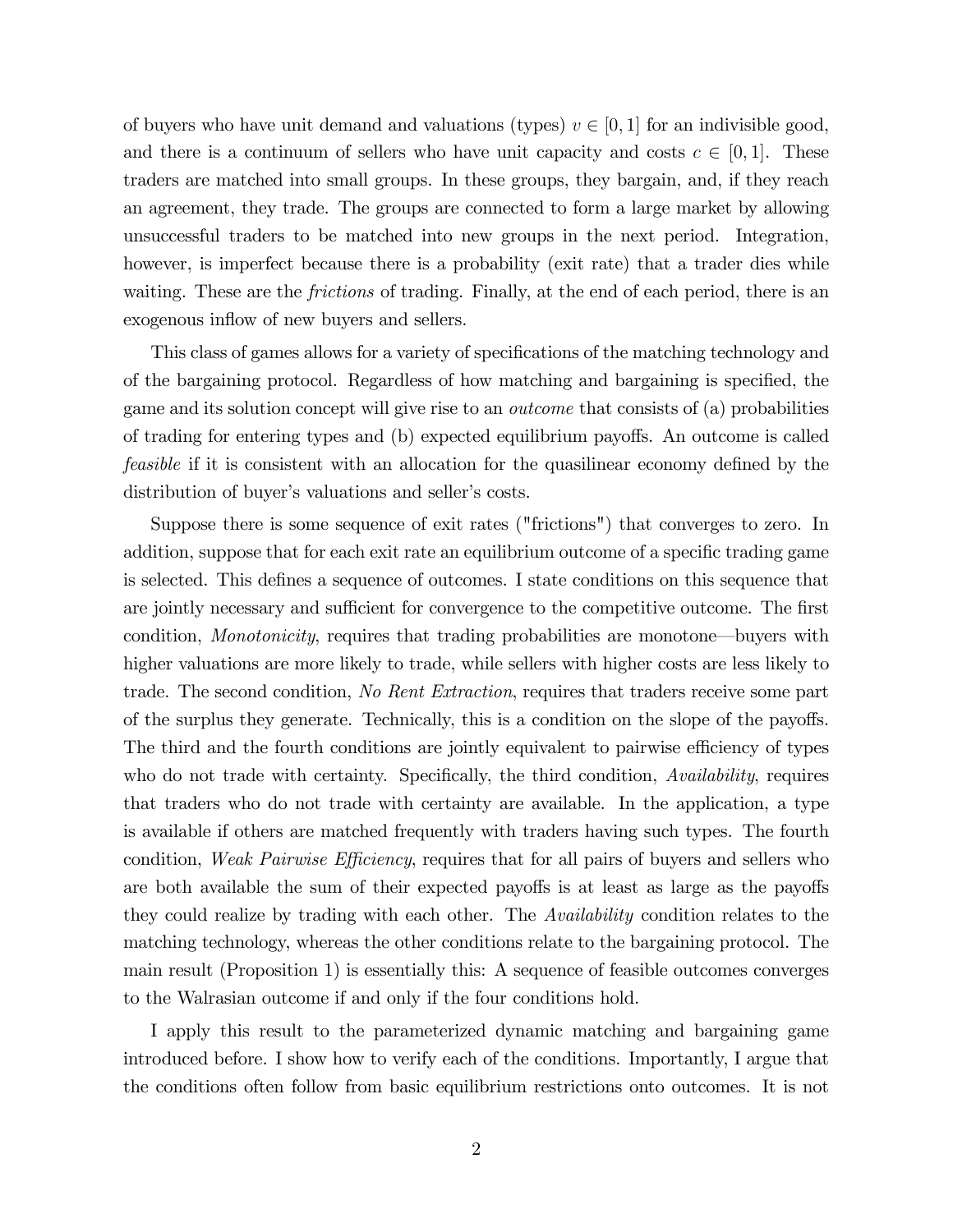necessary to actually compute the equilibrium outcomes. The main result applies to all trading games that map quasilinear economies into trading outcomes. It extends therefore well beyond the parameterized example and its particular form of trading frictions. I comment extensively on how the conditions of the result can be verified for general matching technologies and bargaining protocols.

Whenever convergence fails in some model, at least one of the conditions must be violated, which allows a "classification" of such failures. I show that the failure in Rubinstein and Wolinsky (1990) and in Serrano (2002) can be linked to a failure of Weak Pairwise Efficiency (the fourth condition), the failure in Lauermann (2011) to rent extraction (a failure of the second condition), and the failure in Rubinstein and Wolinsky (1985) and in De Fraja and Sakovics (2001) can be linked to a failure of feasibility; that is, the limit outcome does not correspond to an allocation that is feasible in the benchmark economy. By stating necessary conditions, the main result suggests conditions under which decentralized trading is not well approximated by market clearance.

### 2 The Model

I consider a trading environment that consists of buyers and sellers who want to trade an indivisible good. This trading environment, together with the feasibility condition, defines the general model. The *traders* (or *agents*) have quasilinear preferences and maximize expected payoffs. The sellers each have one unit of the good, and their costs of trading are given by  $c \in [0, 1]$ . The buyers each want to buy one unit of the good, and their valuations of the good are given by  $v \in [0, 1]$ . If a seller trades with a buyer at a price p, the payoffs are  $p - c$  and  $v - p$ , respectively. An abstract economy is characterized by two functions  $G^{S}(c)$  and  $G^{B}(v)$  that map the unit interval into itself. The functions are zero at zero, and they are strictly increasing and continuously differentiable.

The functions  $G^{S}(c)$  and  $G^{B}(v)$  are interpreted as defining a large, static economy with transferable utility (quasilinear preferences).  $G<sup>S</sup>(c)$  is the mass of sellers with costs below c, and  $G^B(v)$  is the mass of buyers with valuations below  $v^3$ . (In Section 4,  $G^S$ and  $G^B$  define a constant exogenous inflow of new traders into a *dynamic* economy.) Let  $p^w$  be defined as the Walrasian price such that the mass of sellers having costs below  $p^w$ is equal to the mass of buyers having a valuation above  $p^w$ ,  $G^S(p^w) = G^B(1) - G^B(p^w)$ . Since  $G<sup>S</sup>$  and  $G<sup>B</sup>$  are strictly increasing and continuous functions, the market clearing

<sup>&</sup>lt;sup>3</sup>In general,  $G^{S}(1)$  and  $G^{B}(1)$  do not need to be one, which allows modelling large economies with a different mass of agents on each side.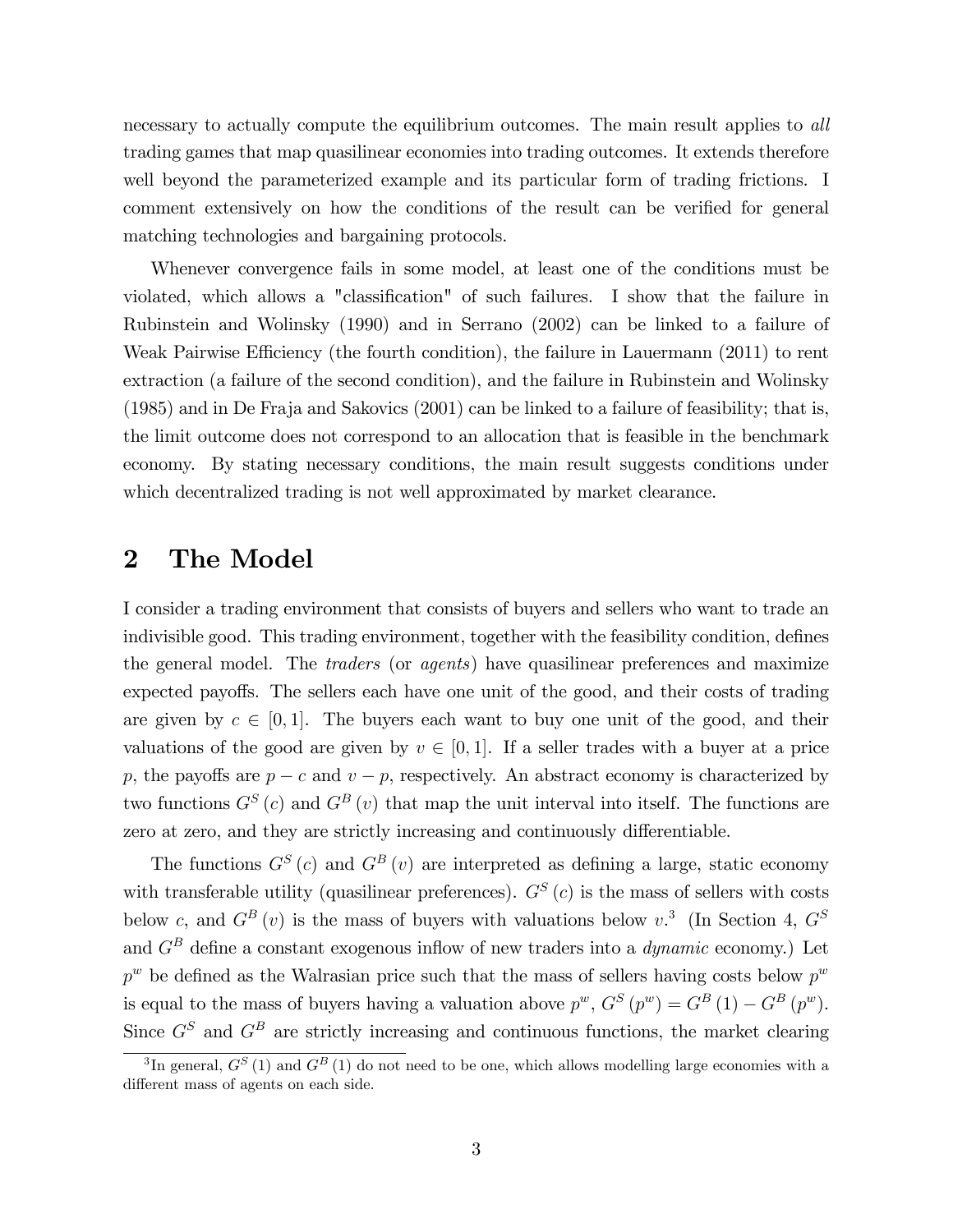price exists and is unique.

A trading outcome is a vector  $A = [V^S, V^B, Q^S, Q^B]$ , where  $V^S(c)$  and  $V^B(v)$  are the expected payoffs, and  $Q^{S}(c)$  and  $Q^{B}(v)$  are the trading probabilities of the sellers and buyers. An outcome does not explicitly specify the transfers that are made between buyers and sellers. However, in a quasilinear environment with risk-neutral agents, the difference between the expected consumption value  $vQ^B(v)$  and the expected payoff  $V^B(v)$  is equal to the transfer made by the buyer, and the sum of the expected cost  $cQ^{S}(c)$ . Similarly, the expected payoff  $V^S(c)$  is equal to the transfer received by the seller. I do not include transfers explicitly in the outcome because the previous discussion implies that transfers would be redundant. Let  $\Sigma$  denote the set of measurable functions  $f : [0,1] \to [0,1]$ . Any element of  $\Sigma^4$  constitutes an outcome.

An outcome defines a feasible allocation for an economy given by  $G<sup>S</sup>(c)$  and  $G<sup>B</sup>(v)$  if the following two statements are true. First, the total mass of the buyers who trade equals the total mass of the sellers who trade, that is,  $\int_0^1 Q^S(c) dG^S(c) = \int_0^1 Q^B(v) dG^B(v)$ . Second, the total amount of transfers collectively made by buyers equal the total amount of transfers received by sellers,  $\int_0^1 (v Q^B(v) - V^B(v)) dG^B(v) = \int_0^1 (V^S(v) + c Q^S(v)) dG^S(v)$ . An outcome that meets these two requirements satisfies the *feasibility* condition.

Given an outcome, the trading surplus is defined as  $S(A) \equiv \int_0^1 V^B(v) dG^B(v)$  +  $\int_0^1 V^S(\mathfrak{c}) dG^S(\mathfrak{c})$ . The surplus coincides with the ex-ante expected payoffs. The object of interest is the maximal surplus that can be realized subject to the feasibility constraint. The maximal surplus is denoted by  $S^*$ . If the outcomes are feasible, the transfers cancel, and the surplus is solely determined by the allocation of the indivisible good given by the trading probabilities  $Q = [Q^S, Q^B]$ . Denote the set of Walrasian allocations by  $Q^W$  (it is a set because  $Q^S$  and  $Q^B$  are not determined at the point  $p^w$ ). It is straightforward to verify that an outcome is efficient if and only if the allocation of the good is Walrasian (this is the analogue of the First and Second Welfare Theorem for a quasilinear economy).<sup>4</sup>

**Lemma 1** For all outcomes that satisfy feasibility:  $S(A) = S^*$  if and only if  $Q \in [Q^W]$ , where  $Q^W$  is the set of functions such that for sellers,  $Q^S(c) = 1$  if  $c < p^w$  and  $Q^S(c) = 0$ if  $c > p^w$  and for buyers,  $Q^B(v) = 1$  if  $v > p^w$  and  $Q^B(v) = 0$  if  $v < p^w$ .

Suppose that for any pair of types  $c$  and  $v$  the sum of their interim expected payoffs  $V^{S}(c) + V^{B}(v)$  is weakly larger than their private surplus  $v - c$ . Intuitively, all gains

<sup>&</sup>lt;sup>4</sup>The surplus does not change if a zero measure of traders has trading probabilities different from  $Q^W$ . Therefore, I state the lemma for the equivalence class of the set  $Q^W$ , which is denoted by  $[Q^W]$ . Two functions are equivalent if the integral of their difference is zero.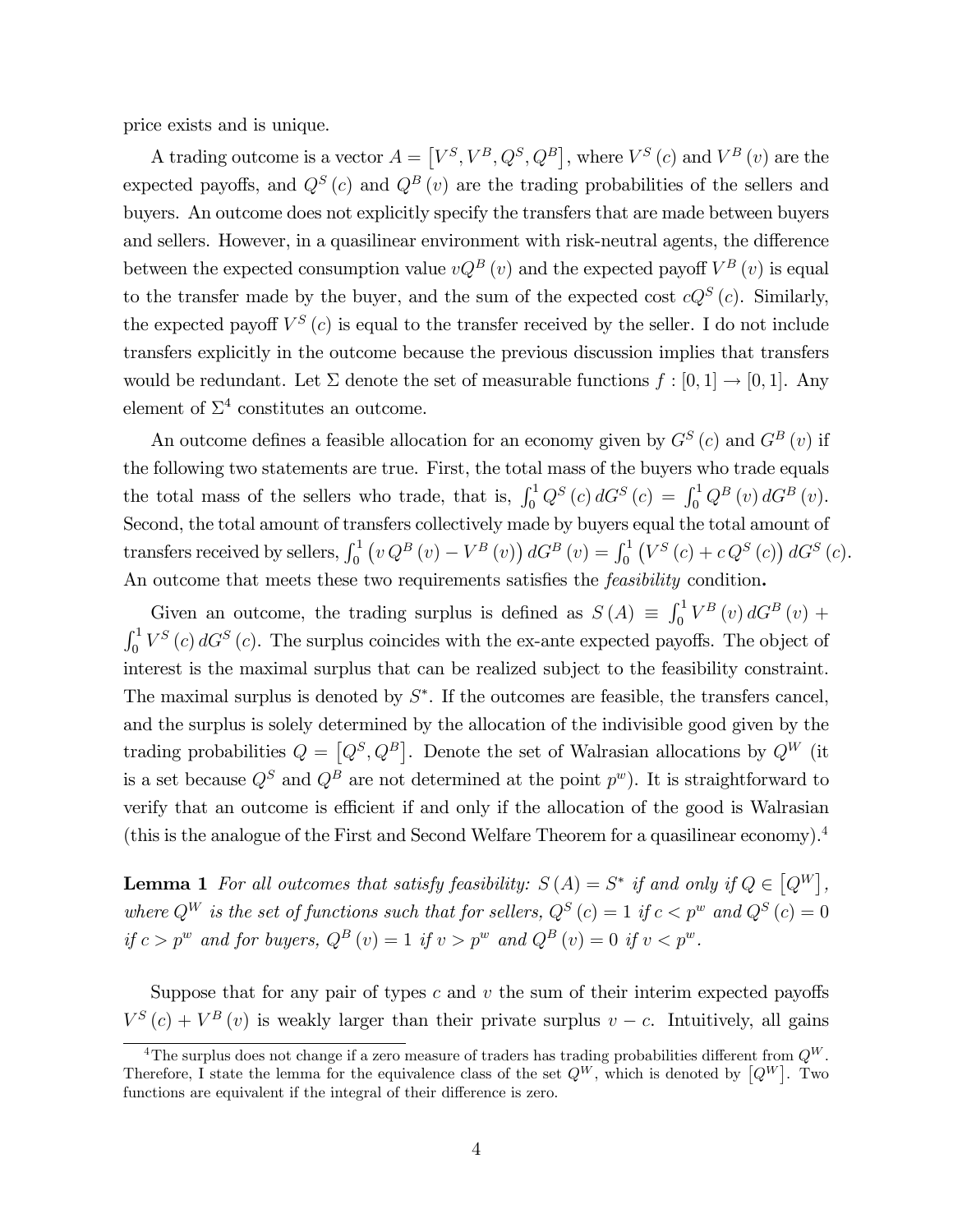from trade are exhausted. Following Feldman (1973), such an outcome is called pairwise efficient. Pairwise efficiency is equivalent to pairwise stability. Let  $V^W$  denote Walrasian payoffs, where  $V^W = (V^S, V^B)$ , with  $V^S = \max\{p^w - c, 0\}$ , and  $V^B = \max\{v - p^w, 0\}$ . Let  $A^W$  denote the set of Walrasian outcomes with  $Q \in Q^W$  and  $V = V^W$ . The following Lemma restates a well-known result by Shapley and Shubik (1971), which is readily extended to the continuum case considered here.

**Lemma 2** Suppose an outcome A satisfies Feasibility. Then,

$$
A \in [A^W] \quad \Leftrightarrow \quad V^S(c) + V^B(v) \ge v - c \qquad \forall v, c.
$$

## 3 The Main Result

#### 3.1 Summary and Conditions

Let  ${A_k}_{k=1}^{\infty}$  be a sequence of outcomes. In Section 4, I obtain such a sequence as the sequence of outcomes of equilibria of a dynamic matching and bargaining game when the exit rate converges to zero. I define conditions onto such sequences. Because I want to state conditions that are necessary for convergence to a Walrasian limit, these conditions are stated directly onto limits. The main result is that a sequence of outcomes that has uniformly bounded variation and satisfies feasibility becomes Walrasian if and only if these conditions hold.

The assumption that the sequence has uniformly bounded variation<sup>5</sup> ensures that a pointwise convergent subsequence exists (by Helleyís selection theorem; see Kolmogorov and Fomin, 1970).<sup>6</sup> A sufficient condition for a set of functions to have uniformly bounded variation is that the functions are monotone (see the discussion following Corollary 1). Let  $\bar{A}$  be the limit of some convergent subsequence,  $\bar{A} = (\bar{V}^S, \bar{V}^B, \bar{Q}^S, \bar{Q}^B)$ . The following conditions are with respect to  $\overline{A}$ .

The first two conditions are both requirements with respect to the slope of the elements of limit outcomes. A sequence of outcomes satisfies Monotonicity (Condition 1) if, for any limit outcome,  $\overline{Q}^S$  is nonincreasing and  $\overline{Q}^B$  is nondecreasing.

 $\frac{5}{6}$  A family  $\Phi$  of functions  $f : [0, 1] \to [0, 1]$  has a uniformly bounded variation if there is some constant C s.t.  $\sum_{k=1}^{n} |f(x_k) - f(x_{k-1})| \leq C$  for every finite partition  $0 = x_1 < x_2 < \cdots < x_n = 1$ .

<sup>6</sup>Uniformly bounded variation is a technical condition that ensures that the set of outcomes is sequentially compact. I would not need this condition (the condition would be trivial) if I would work with a finite set of N types. With a finite set of types, the set of outcomes would be  $[0,1]^{2N}$  (payoffs and trading probabilities for each type), which is compact.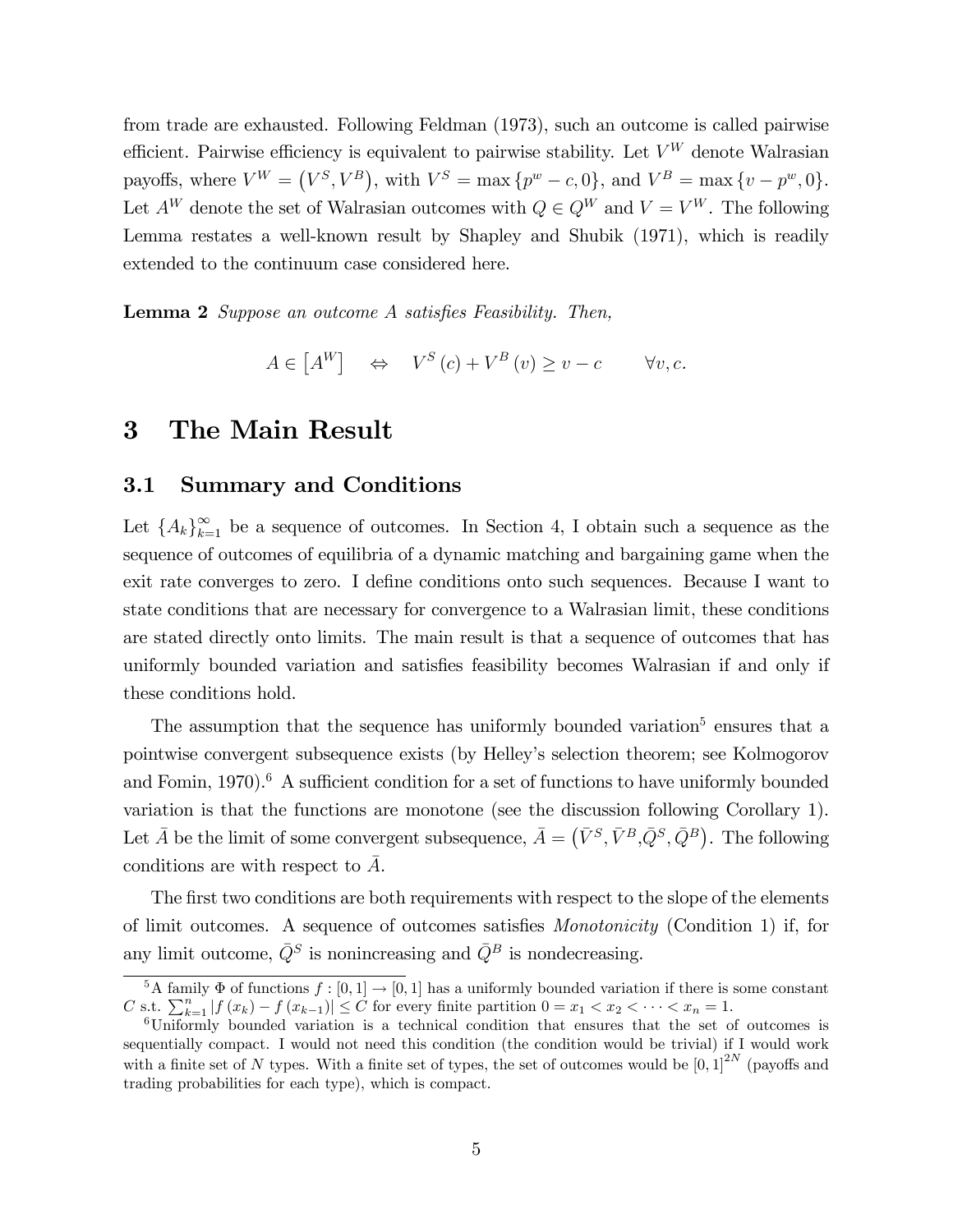No Rent Extraction (Condition 2) requires that, first,  $a - b \leq \overline{V}^S(b) - \overline{V}^S(a) \leq 0$  if  $a \leq b$ , and, second, whenever  $\overline{Q}^S(c_x) = 1$  for some  $c_x$ , then  $\overline{V}^S(c) \geq \overline{V}^S(c_x) + (c_x - c)$ for all  $c$ . Thus, the sellers' payoffs must be nonincreasing in costs, and the difference between the payoffs of any two types must be no more than the difference between the types. Furthermore, whenever some type  $c_x$  trades with probability one, then all other sellers must receive at least the same payoff plus the difference in costs  $(c_x - c)$ . Similarly, for buyers, first,  $0 \leq \bar{V}^B(b) - \bar{V}^B(a) \leq b - a$  if  $a \leq b$ , and, second, whenever  $\bar{Q}^B(v_x) = 1$ , then  $\bar{V}^B(v) \geq \bar{V}^B(v_x) + (v - v_x)$ .

A sequence of outcomes satisfies *Pairwise Efficiency of Available Types*, if, for any pair of types  $c_x$  and  $v_x$  for which it is true that  $\overline{Q}^B(v) < 1$  for all v below  $v_x$  and  $\overline{Q}^S(v) < 1$ for all c above  $c_x$ , then payoffs are  $\overline{V}^S(c) + \overline{V}^B(v) \ge v - c$  for all  $v < v_x$  and  $c > c_x$ . Thus, payoffs are pairwise efficient for those types who do not trade with probability one.

For interpretations and applications, this condition is split into two parts. For this split, I use two sequences of functions which act as indicator functions. Let  $L_k^j$  $\frac{\jmath_k}{k} : [0,1] \times$  $\Sigma^4 \to [0, 1]$  with  $j \in \{B, S\}$ . Given the sequence, let the limits be  $\bar{L}^B(v) \equiv \liminf L_k^B(v, A_k)$ and  $\bar{L}^{S}(c) \equiv \liminf L_{k}^{S}(c, A_{k})$ . The interest in these functions is in whether their limit is equal to one or not. The desired interpretation of these indicator functions in search and bargaining games is as matching probabilities:  $\bar{L}^B(v)$  is the probability to be matched with a buyer having valuation above v and  $\overline{L}^{S}(c)$  is the probability to be matched with a seller having costs below c. Given this interpretation, each of the following conditions has a distinct economic meaning, and each condition can fail independently.

A sequence of outcomes satisfies Availability (Condition 3) relative to a pair of sequences of functions  $L_k^B$  and  $L_k^S$  if  $\overline{Q}^B(v) < 1$  for all v below some  $v_x$  implies that  $\overline{L}^B(v) = 1$  for all  $v < v_x$  and if  $\overline{Q}^S(c) < 1$  for all c above some  $c_x$  implies that  $\overline{L}^S(c) = 1$  for all  $c > c_x$ . Thus, traders who do not trade with certainty are *available* in the limit, with availability defined as  $L^B$  or  $L^S$  converging to one.

A sequence of outcomes satisfies Weak Pairwise Efficiency (Condition 4) relative to a pair of functions  $L_k^B$  and  $L_k^S$  if for any pair of types c and v for which  $\bar{L}^S(c) = 1$  and  $\bar{L}^{B}(v) = 1$ , the sum  $\bar{V}^{S}(c) + \bar{V}^{B}(v) \ge v - c$ . Thus, for all pairs of traders v and c who are available, the sum of the expected payoffs exceeds the private surplus between the types. By construction, Availability and Weak Pairwise Efficiency hold if and only if Pairwise Efficiency of Available Types is true.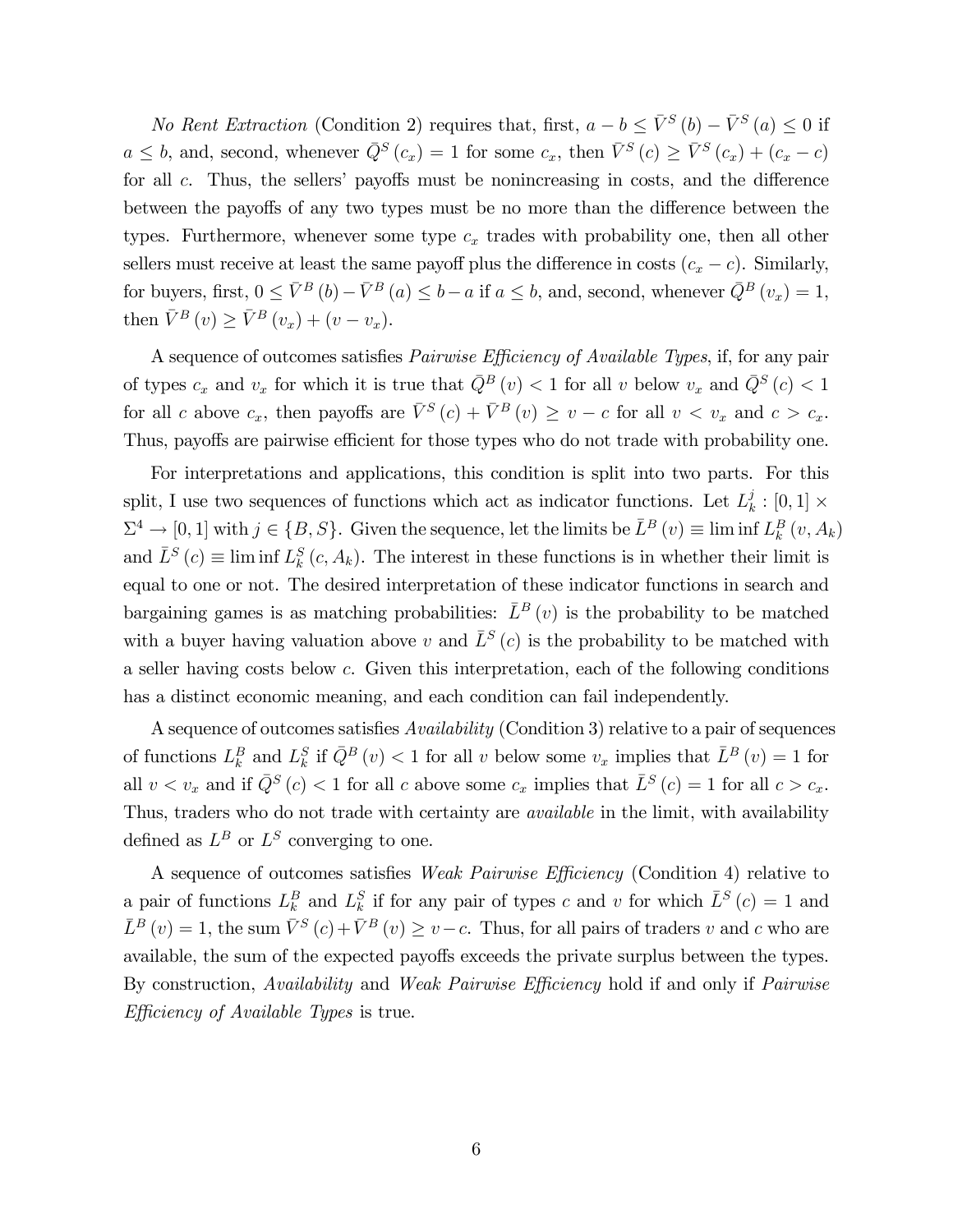#### 3.2 Main Result

In this section, I state and prove my main result. A sequence of outcomes converges is said to converge pointwise to the set  $A^W$  if it converges pointwise everywhere, except possibly at  $p^w$ . The result weakens the pairwise efficiency requirement from Lemma 2 and requires pairwise efficiency only for a subset of "available" types. The No Rent Extraction condition is then used to extend pairwise efficiency to all pairs.

**Proposition 1** Suppose some sequence  $\{A_k\}_{k=1}^{\infty}$  satisfies feasibility and has uniformly bounded variation. Then, the sequence converges pointwise to the Walrasian outcome  $A^W$ if and only if the sequence satisfies Monotonicity, No Rent Extraction, and Weak Pairwise Efficiency of Available Types.

**Proof of Proposition 1:** Every sequence of functions with uniformly bounded variation has a pointwise convergent subsequence by Helley's selection theorem, see above. Therefore, I can work with the limit of some convergent subsequence, A.

Given the limit A, define cutoff types  $c_x$  and  $v_x$  as the highest cost and lowest valuation such that traders with these types trade with certainty:  $c_x \equiv \sup \{c | \bar{Q}^S(c) = 1\}$  if there is some c such that  $\overline{Q}^S(c) = 1$  and  $c_x = 0$  otherwise. Similarly,  $v_x \equiv \inf \{v | \overline{Q}^B(v) = 1\}$ if  $\overline{Q}^B(v) = 1$  for some v and  $v_x = 1$  otherwise. First, I show that the No Rent Extraction condition implies

$$
\bar{V}^{S}(c) \geq \bar{V}^{S}(c_{x}) + (c_{x} - c) \quad \text{for all } c,
$$
  
and 
$$
\bar{V}^{B}(v) \geq \bar{V}^{B}(v_{x}) + (v - v_{x}) \quad \text{for all } v.
$$

For all types  $c \in [c_x, 1]$ , the first inequality follows directly by the No Rent Extraction condition: if  $c_x < c$ , No Rent Extraction requires that  $(c_x - c) \leq \overline{V}^S(c) - \overline{V}^S(c_x)$ . For types  $c \in [0, c_x]$ , the inequality is trivially true if  $c_x = 0$ ; if  $c_x > 0$ , one can choose  $\varepsilon \geq 0$  arbitrarily close to zero with  $\overline{Q}^S(c_x - \varepsilon) = 1$  by definition of  $c_x$ . Hence, for all  $c \leq$  $c_x - \varepsilon$ , the No Rent Extraction condition implies that  $\overline{V}^S(c) \ge \overline{V}^S(c_x - \varepsilon) + (c_x - c) - \varepsilon$ . Because the No Rent Extraction condition implies (Lipschitz-)continuity of the payoffs and because  $\varepsilon$  is arbitrary,  $\bar{V}^S(c) \ge \bar{V}^S(c_x) + (c_x - c)$ . So, the first inequality holds for all  $c \in [0, 1]$ . The second inequality follows for buyers by symmetric reasoning. Adding the two inequalities yields a lower bound on the sum of the payoffs of all types c and  $v$ :

$$
\bar{V}^{S}(c) + \bar{V}^{B}(v) \ge v - c + \bar{V}^{S}(c_{x}) + \bar{V}^{B}(v_{x}) - (v_{x} - c_{x}). \tag{1}
$$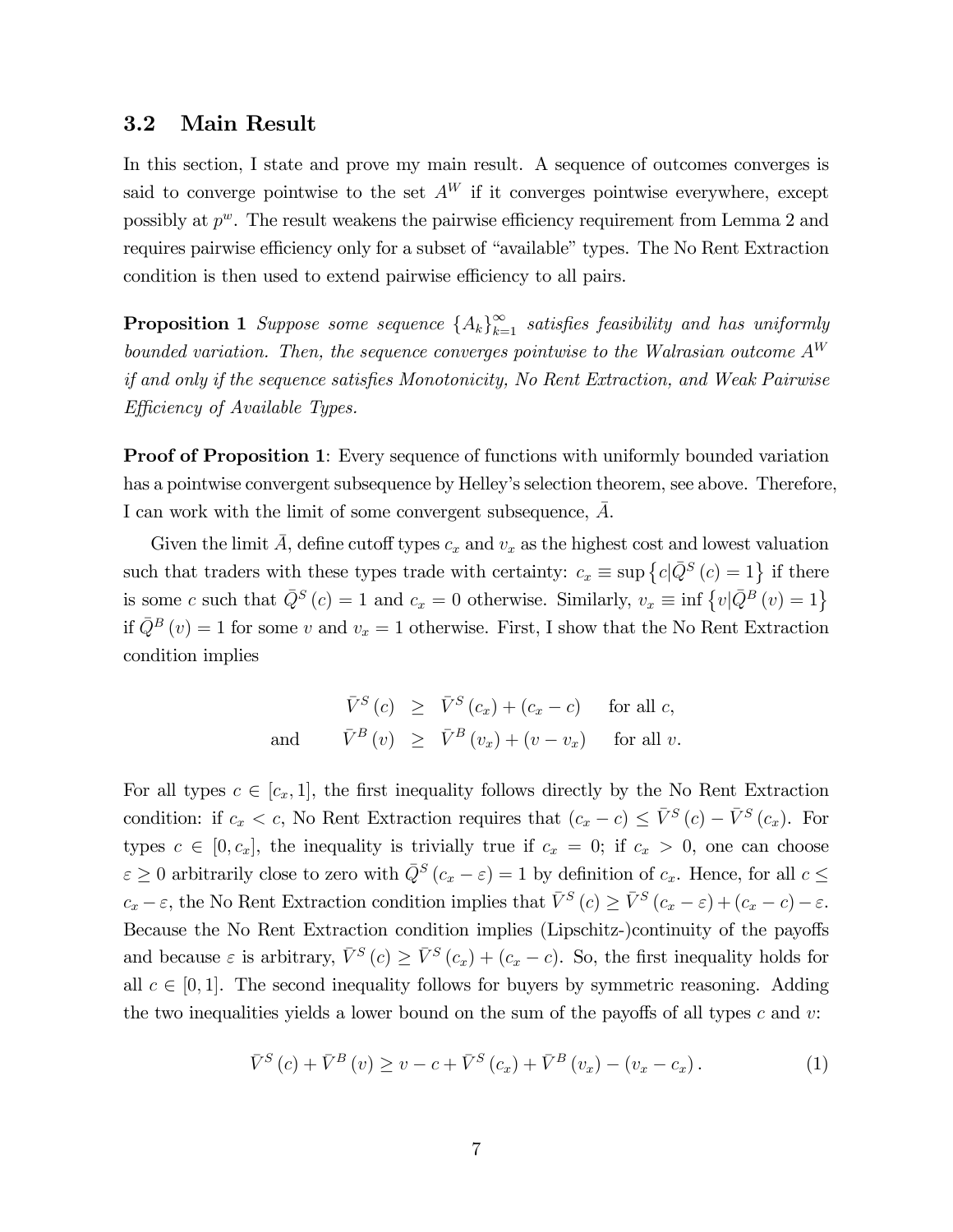Weak Pairwise Efficiency of Available Types implies that the right-hand side is at least  $(v - c)$ . Consider two cases for the ordering of  $c_x$  and  $v_x$ . First, suppose  $v_x - c_x > 0$ . By the definition of  $c_x$  and  $v_x$ , the trading probabilities  $\overline{Q}^S(c) < 1$  for all  $c > c_x$  and  $\overline{Q}^B(v)$  < 1 for all  $v < v_x$ . Therefore, by Weak Pairwise Efficiency of Available Types and by continuity of payoffs, the sum of the expected payoffs  $V^S(c_x)+\bar{V}^B(v_x) \ge v_x-c_x$  in the first case. Now, consider the second case,  $v_x - c_x \leq 0$ . This case is trivial: Since  $(v_x - c_x)$ is non-positive and payoffs are non-negative, the sum  $\bar{V}^S(c_x) + \bar{V}^B(v_x) \ge v_x - c_x$ . So, for both possible orderings of  $c_x$  and  $v_x$ , the sum of the last three terms from equation (1) is positive; hence, for all v and for all c,  $\bar{V}^{S}(c) + \bar{V}^{B}(v) \ge v - c$  (payoffs are pairwise efficient).

By continuity of the integral operator, feasibility of each  $A_k$  implies feasibility of the limit. According to Lemma 2, feasibility and pairwise efficiency of the limit outcome implies  $\bar{A} \in [A^W]$ . By Monotonicity of the limit functions, the limit trading probabilities must be exactly in  $Q^{W}.$ <sup>7</sup> Similarly, continuity of payoffs implies that the limit payoffs must be exactly in  $V^W$ . (Otherwise, if for some type  $c, \bar{V}^S(c) > p^w - c$ , the continuity of  $\bar{V}^S$ would imply that payoffs are higher than  $p^w - c$  for an open set of sellers' types, implying that  $S(\bar{A}) > S^*$ , a contradiction.) Thus, I have proven that the limit of every convergent subsequence is  $A^W$ , which implies that  $\lim_{k\to\infty} A_k = A^W$  for the original sequence.

*Necessity* of the conditions is shown as follows. Suppose the sequence  $\{A_k\}$  becomes Walrasian. Monotonicity: The limit trading probabilities of sellers are monotone because those sellers with costs below  $p^w$  trade with probability one, while those with costs above  $p^w$  trade with probability zero. (Trading probabilities at  $p^w$  are not determined.) A symmetric observation applies to buyers. No Rent extraction: Sellers' payoffs are decreasing at a slope equal to minus one if  $c < p^w$  and payoffs have a slope of zero for all  $c > p^w$ . So, the slope is bounded within  $[-1, 0]$ , and the slope is equal to  $-1$  if  $\overline{Q}^S(c) = 1$ . Again, a symmetric observation applies to buyers. Weak Pairwise Efficiency of Available Types: Weak Pairwise Efficiency holds for all types because the Walrasian outcome is such that  $\bar{V}^{S}(c) + \bar{V}^{B}(v) \ge (v - p^{w}) + (p^{w} - c)$  for all v and all c. QED.

Intuition. The proof starts by defining cut-off types  $c_x$  and  $v_x$  such that types above  $c_x$  and below  $v_x$  trade with probability less than one. The outcome for intermediate types with valuations and costs below  $v_x$  and above  $c_x$  is pairwise efficient by Weak Pairwise Efficiency of Available Types. The No Rent Extraction allows extending this efficiency result to the extreme types (buyers with valuations above  $v_x$  and sellers with costs below

<sup>7</sup>This is the only place where monotonicity is used.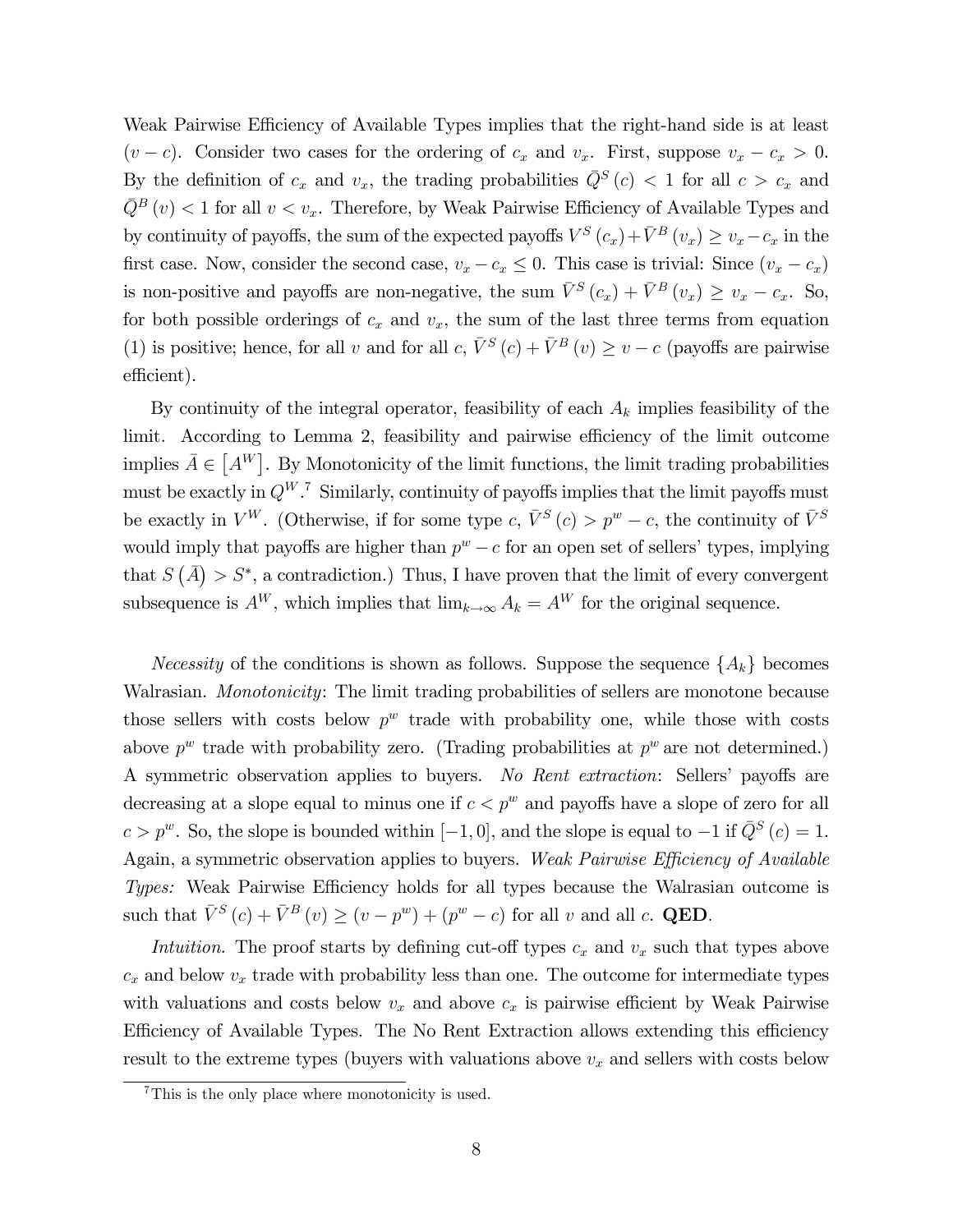$(c_x)$  who might not be available. This implies pairwise efficiency for all types. Lemma 2 implies that the outcome must be equivalent to the competitive outcome. Monotonicity and No Rent Extraction imply that the limit outcome is exactly Walrasian.

Independence of Conditions. Given Feasibility and Uniformly Bounded Variation, the No Rent Extraction condition and the Weak Pairwise Efficiency condition jointly imply that every limit outcome is equivalent to the Walrasian outcome. Monotonicity is therefore essentially implied by the other conditions. Monotonicity is stated as a separate condition because the cost of requiring it in applications is low and because it ensures exact convergence to the Walrasian outcome.

No Rent Extraction and Weak Pairwise Efficiency of Available Types are independent, either conditional on Feasibility and Uniformly Bounded Variation or not. An example where the No Rent Extraction fails but not Weak Pairwise Efficiency is discussed on p.19. Examples where No Rent Extraction may hold but Weak Pairwise Efficiency fails, are outcomes from models with entry, see Section 5.1, and models where bargaining is according to a simultaneous double auction, see p.22.

Feasibility and Uniformly Bounded Variation of the elements of the sequence are independent of the three conditions onto the limit. Feasibility is not implied by any combination of the other conditions. Examples of a sequence of outcomes satisfying all conditions except feasibility are outcomes from models with exogenous stocks, discussed in Section 5.2. Feasibility implies neither No Rent Extraction nor Weak Pairwise Efficiency. All failures of convergence to the competitive outcomes discussed in Section 4 are examples.

## 4 An Application of the Main Proposition

## 4.1 A Parameterized Class of Games

I introduce a parameterized example of a steady-state dynamic matching and bargaining game that illustrates how Proposition 1 can be applied. The parameterized example is a simplification of models by Gale (1987), Mortensen and Wright, and by Satterthwaite and Shneyerov (2008).

Traders interact repeatedly in a stationary market over infinitely many periods. At the beginning of each period, there is a stock of traders. This stock is characterized by the distribution of the types.  $\Phi^S(c)$  is the mass of sellers in the stock with costs below c, and  $\Phi^B(v)$  is the mass of buyers with valuations below v. The stock is endogenously determined. Within each period, the interaction of traders is as follows:

1. Matching. Buyers and sellers from the stock are randomly matched into groups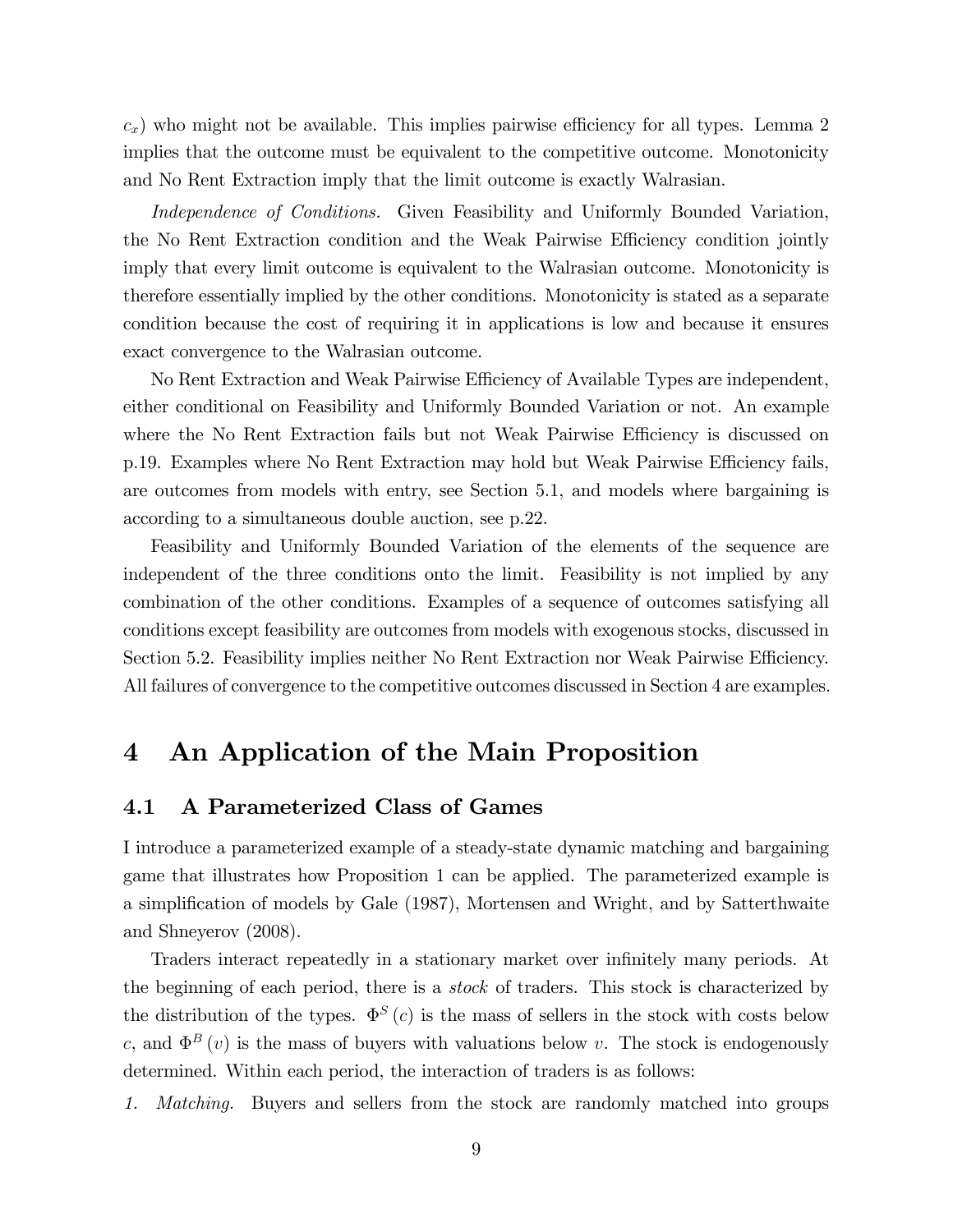consisting of either one buyer and one seller or one buyer and two sellers, depending on a parameter  $\zeta$ . The probability that a buyer is matched with one or two sellers is  $(1 - \zeta) \frac{\Phi^S(1)}{M}$  $\frac{S(1)}{M}$  and  $\frac{\zeta}{2}$  $\Phi^S(1)$  $\frac{S(1)}{M}$ , respectively, with  $M = \max\left\{ (1-\zeta)\,\Phi^S(1) + \frac{\zeta}{2}\Phi^S(1), \Phi^B(1) \right\}.$ The probability that a seller is matched either alone with a buyer or together with another seller and a buyer is  $(1 - \zeta) \frac{\Phi^B(1)}{M}$  $\frac{B(1)}{M}$  and  $\zeta \frac{\Phi^B(1)}{M}$  $\frac{C(1)}{M}$ , respectively. If  $\zeta = 0$ , all matches are in pairs of one buyer and one seller, and if  $\zeta = 1$  all matches are between one buyer and two sellers. The parameter  $\zeta$  measures the degree of direct competition between sellers.<sup>8</sup> Matching is independent of the types so that the type of any given trader in a match is distributed according to the distribution of types in the stock. The matching technology is similar to De Fraja and Sakovics (2001) and allows me to capture one-to-one, and two("many")-to-one matching. Sellers do not observe whether they have a competitor.

2a. Bargaining: Observation. Within each group, the buyer observes the type(s) of the seller(s). Seller(s) observe a signal,  $\hat{v} = (1 - \eta) v + \eta \varepsilon$ : The parameter  $\eta \in [0, 1]$  measures how noisy the signal is, with noise  $\varepsilon$  being distributed according to the standard normal. If  $\eta = 0$ , the type is perfectly observed and bargaining is with symmetric information. If  $\eta = 1$ , nothing about the type is observed and bargaining is with asymmetric information. Past actions are private, that is, a trader's history is private information.

2b. Bargaining: Offers. Having observed types and signals, one market side is chosen to be the proposer of a price offer; the other side is chosen to be the responder. With probability  $\beta$ , the buyer makes a price offer, and with probability  $(1 - \beta)$ , the seller(s)  $make(s)$  a price offer. The other market side can either accept or reject the offer. If the buyer is chosen to propose and if there are two sellers and both accept the offer, each seller gets to trade with probability  $\frac{1}{2}$ . If there are two sellers and they are chosen to propose, the buyer can accept the lower of the two prices. The parameter  $\beta$  measures the bargaining power of the buyer.

3. Exit and Entry. After the bargaining stage, traders exit and enter the market. Those pairs of traders who reached an agreement leave the market and consume the good. Of those traders who did not reach an agreement, a share  $\delta$  exits ("dies") and looses the possibility of trading. A share  $(1 - \delta)$  of these traders remains for the next period. Finally, there is entry by a mass  $G^B(1)$  of buyers and a mass  $G^S(1)$  of sellers with types distributed according to the functions  $G^S$  and  $G^B$ , defined in Section 2.

The endogenous objects in this market are the distributions of types,  $\Phi^S$  and  $\Phi^B$ , and the actions in the bargaining stage. The actions are denoted by  $a^S = [p^S(c, \hat{v}), r^S(c)]$ 

<sup>&</sup>lt;sup>8</sup>These matching probabilities arise if first a share  $\zeta$  of sellers are bound into pairs. The resulting mass of individual sellers and pairs of sellers is  $(1 - \zeta) \Phi^S(1) + \frac{\zeta}{2} \Phi^S(1)$ . Then, all individuals and pairs of the short side of the market are matched randomly with the long side, so the longer side is rationed.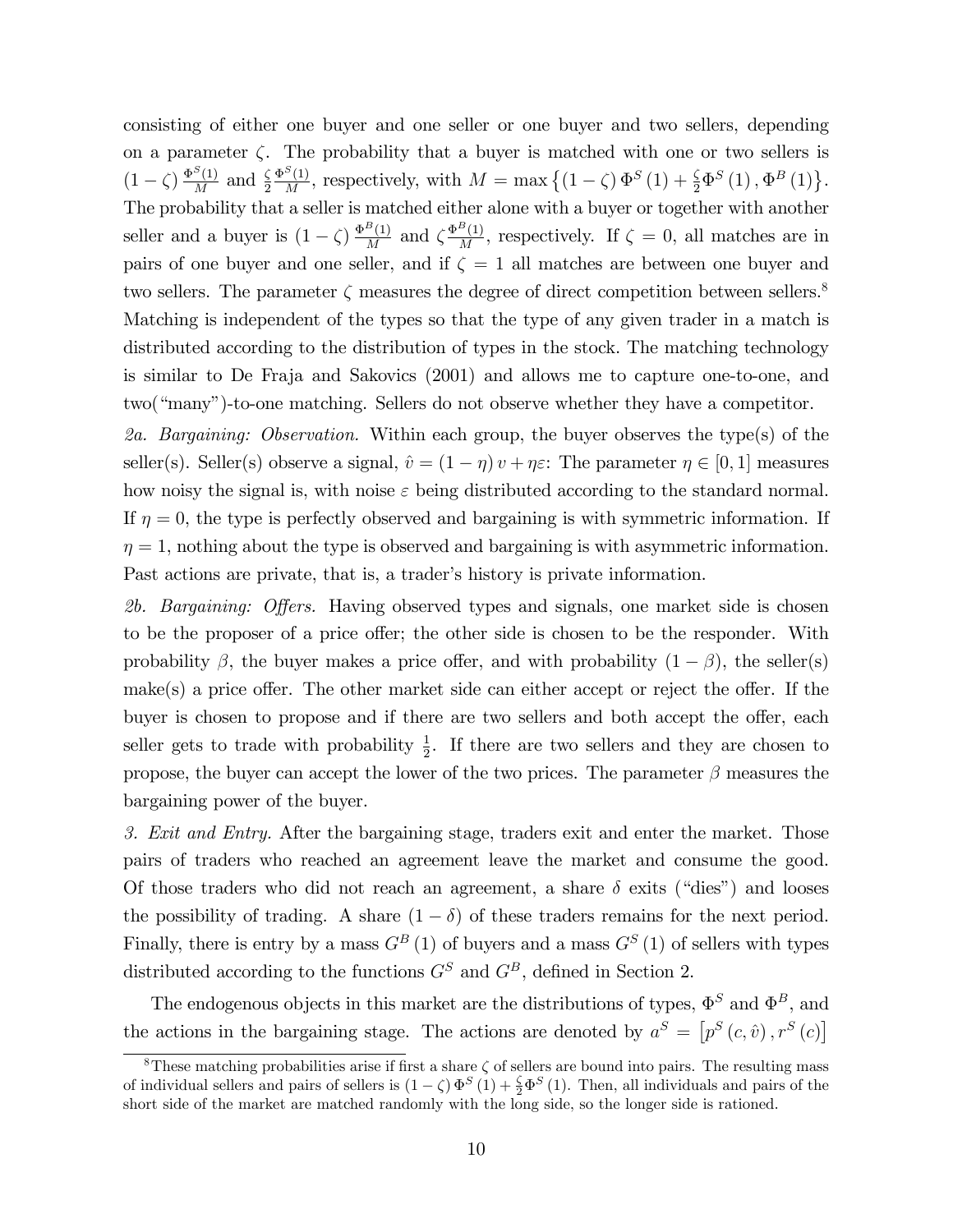and  $a^B = [p^B(v, c_1, c_2), r^B(v)]$ , where p and r denote the price-offer and acceptance (reservation-price) strategies. For example,  $p^{B}(v, c_1, c_2)$  is the offer of type v when facing two sellers with costs  $c_1$  and  $c_2$ . (The price offer to a single seller is encoded by setting  $c_2 = 2$  as  $p^B(v, c_1, 2)$ .) The buyer accepts a price offer p if and only if  $p \le r^B(v)$ . I collect these endogenous objects in the *market constellation*  $\sigma = [\Phi^S, \Phi^B, a^S, a^B]$ . Note that the exit rate acts similar to a discount rate on the individual level of the agents.<sup>9</sup> There is no explicit discounting. On the aggregate level, the exit rate ensures that a unique steady state exists for all strategy profiles; see Nöldeke and Tröger (2009).

Each market constellation  $\sigma$  determines payoffs for the traders. I denote by  $q^S(c, a)$  the per-period trading probability of a seller with cost  $c$  who uses action  $a$  given  $\sigma$ . I denote by  $Q^{S}(c, a)$  the probability to trade at some time (rather than exiting), the so-called lifetime trading probability. Let  $P(c, a)$  denote the expected price conditional on trading. A seller's expected payoff from taking action a is denoted by  $U^S(c, a)$ . Payoffs are equal to the expected trading probability times the profit conditional on trade,  $U^{S}(c, a) =$  $Q^{S}(c, a) (P(c, a) - c)$ . (If a seller does not trade, the profit is zero.) I define  $q^{B}$ ,  $Q^{B}$ , P, and  $U^B(v, a)$  symmetrically for the buyer. Given a constellation  $\sigma$ , maximized payoffs are denoted by  $V^B(v) = sup_a U^B(v, a)$  and  $V^S(c) = sup_a U^S(c, a)$ .

Steady State. The stock of buyers at the beginning of a period is characterized by  $\Phi^B$ . The mass of buyers at the end of the period is the sum of the entering buyers and the initial buyers who neither traded nor died.  $\Phi^B$  is a steady-state stock if and only if the stock at the end of a period is the same as the stock in the beginning; that is,

$$
G^{B}(v) + (1 - \delta) \int_{0}^{v} \left(1 - q^{B}(\tau, a(\tau))\right) d\Phi^{B}(\tau) = \Phi^{B}(v).
$$

A similar condition has to hold for the distribution of sellers' types.

Steady-State Equilibrium. A market constellation  $\sigma^*$  constitutes an equilibrium if (a) the steady-state conditions hold, if (b) the actions are mutually optimal, and if (c) the acceptance decision is such that an offer is accepted if and only if it makes the receiver better off than continuation,  $r^*(c) = (1 - \delta)V^S(c) + c$  and  $r^*(v) = v - (1 - \delta)V^B(v)$ . This latter requirement is a refinement that captures sequential rationality. Without this refinement, traders would be free to reject any off-equilibrium price offer.

 $9Butters$  (1979) and McAfee (1993) introduced the usage of an exit rate.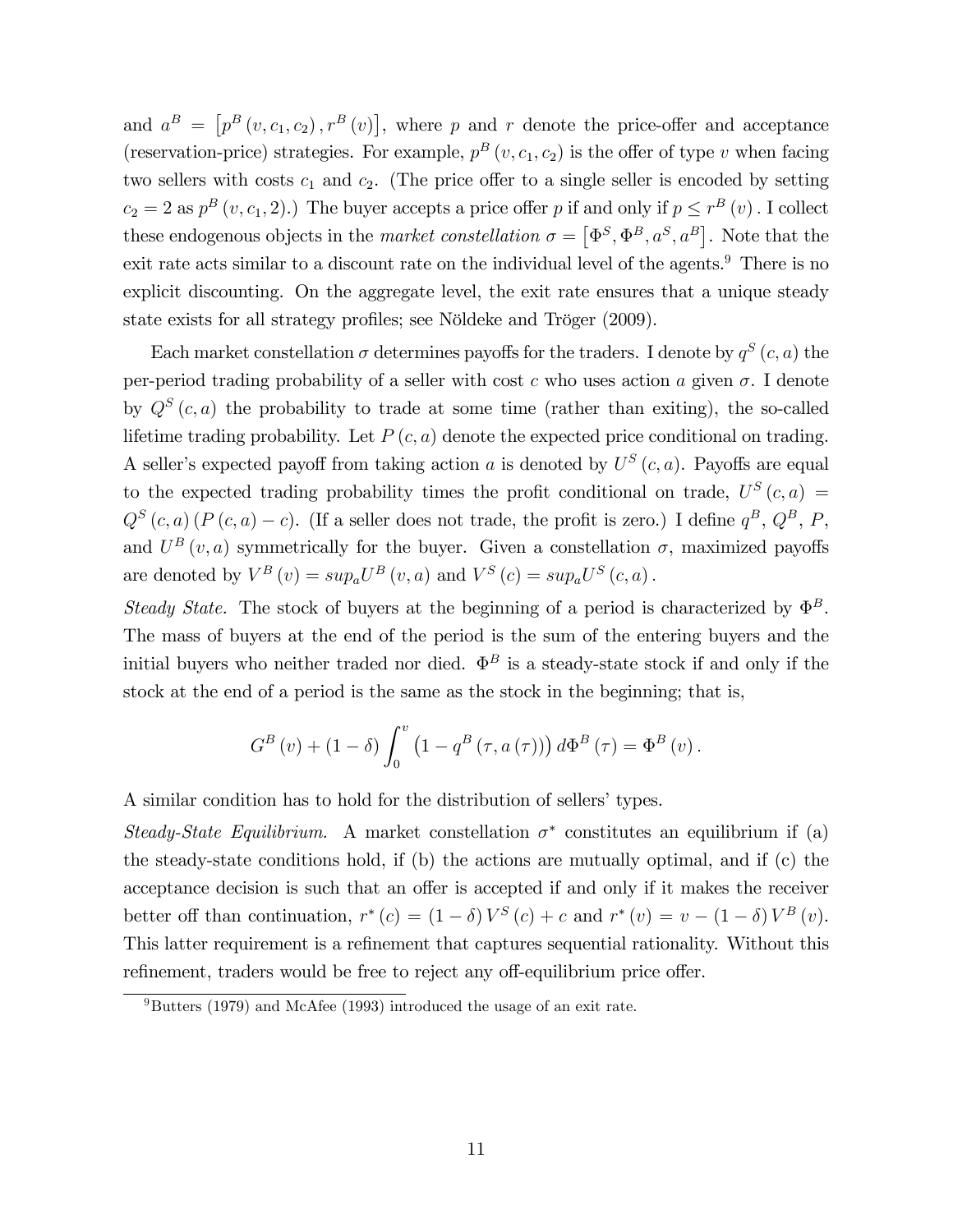#### 4.2 Example: Unavailable Traders

I discuss a simple example in which the limit outcome is not pairwise efficient. The example illustrates that traders who trade quickly are not available. The specification of the parameterized model is as follows: Information is symmetric (sellers observe the valuation of the buyer), matching is pairwise, and buyers have no bargaining power (only sellers make price offers),  $\eta, \zeta, \beta = (0, 0, 0)$ . This specification allows a straightforward equilibrium characterization. The economy is very simple: All sellers have costs of zero and there are only two types of buyers, one high valuation type,  $v = 1$ , and one low valuation type,  $v = 0.1$ . The mass of sellers is two, and the mass of each type of buyer is one.

When the exit rate is sufficiently low, it is shown that it is an equilibrium that sellers offer a price equal to one to all buyers. The equilibrium payoffs of sellers are  $V^S(0) = 1/2$ while the payoffs to buyers are  $V^B(v) = 0$  for both types. Sellers trade with probability one-half, buyers having a low valuation do not trade at all, and buyers having high valuations trade with probability one.

**Observation:** Let  $\eta, \zeta, \beta = (0, 0, 0)$ . Then the following is an equilibrium for all  $\delta \leq 4/5$ : The bargaining profile is  $p^{S}(0, \hat{v}) = 1$ ,  $r^{S}(0) = (1 - \delta) 0.5$  and  $p^{B}(v, c_1, c_2) = 1$  and  $r^{B}(v) = v, v \in \{0.1, 1\}.$  The stocks are  $\Phi^{S}(c) \equiv 1 + 1/\delta$  for all  $c, \Phi^{B}(v) = 0$  if  $v < 0.1$ ,  $\Phi^B(v) = 1/\delta$  if  $0.1 \le v < 1$ ,  $G^B(1) = 1/\delta + 1$ . The equilibrium outcome is unique and given by  $V^S(0) = 0.5$ ,  $V^B(v) = 0$ ,  $Q^S(0) = 0.5$ ,  $Q^B(0.1) = 0$ ,  $Q^B(1) = 1$ .

**Proof:** Step 1. The stock satisfies the steady-state conditions given the bargaining profile.

A buyer and a seller trade if and only if the buyer's valuation is high. There is an equal mass of buyers and sellers in the stock. Therefore, high valuation buyers trade with probability one in any given period,  $q^B(1, a) = 1$ . Low valuation buyers trade with probability zero. The per-period trading probability of sellers is  $q^S = 1/(1/\delta + 1)$ . The steady-state conditions are easily verified. For example, the steady-state condition for buyers requires that at  $v = 0.1$ ,  $1 + (1 - \delta) (1 - 0) 1/\delta = 1/\delta$ , which holds. Intuitively, if the mass of low valuation buyers in the stock is  $1/\delta$ , then in any period the mass of buyers who exit (die) is  $(1/\delta)\delta$ , which is equal to the mass of such buyers who enter.

Step 2. The expected payoffs are  $V^{S}(0) = 1/2$  and  $V^{B}(0.1) = V^{B}(1) = 0$ .

This is immediate for buyers, since sellers always offer a price equal to one. For sellers, note that their lifetime trading probability is recursively defined as  $Q^S = q^S +$  $(1 - \delta) (1 - q^S) Q^S$ , and, hence,  $Q^S = \frac{q^S}{a^S + \delta}$  $\frac{q^S}{q^S + \delta - \delta q^S} = 0.5$ , using  $q^S = 1/(1/\delta + 1)$ . Intuitively, a mass one of buyers with high valuations enter the market and trade. Therefore, the mass of sellers who end up trading has to be equal to one, too. Since the total mass of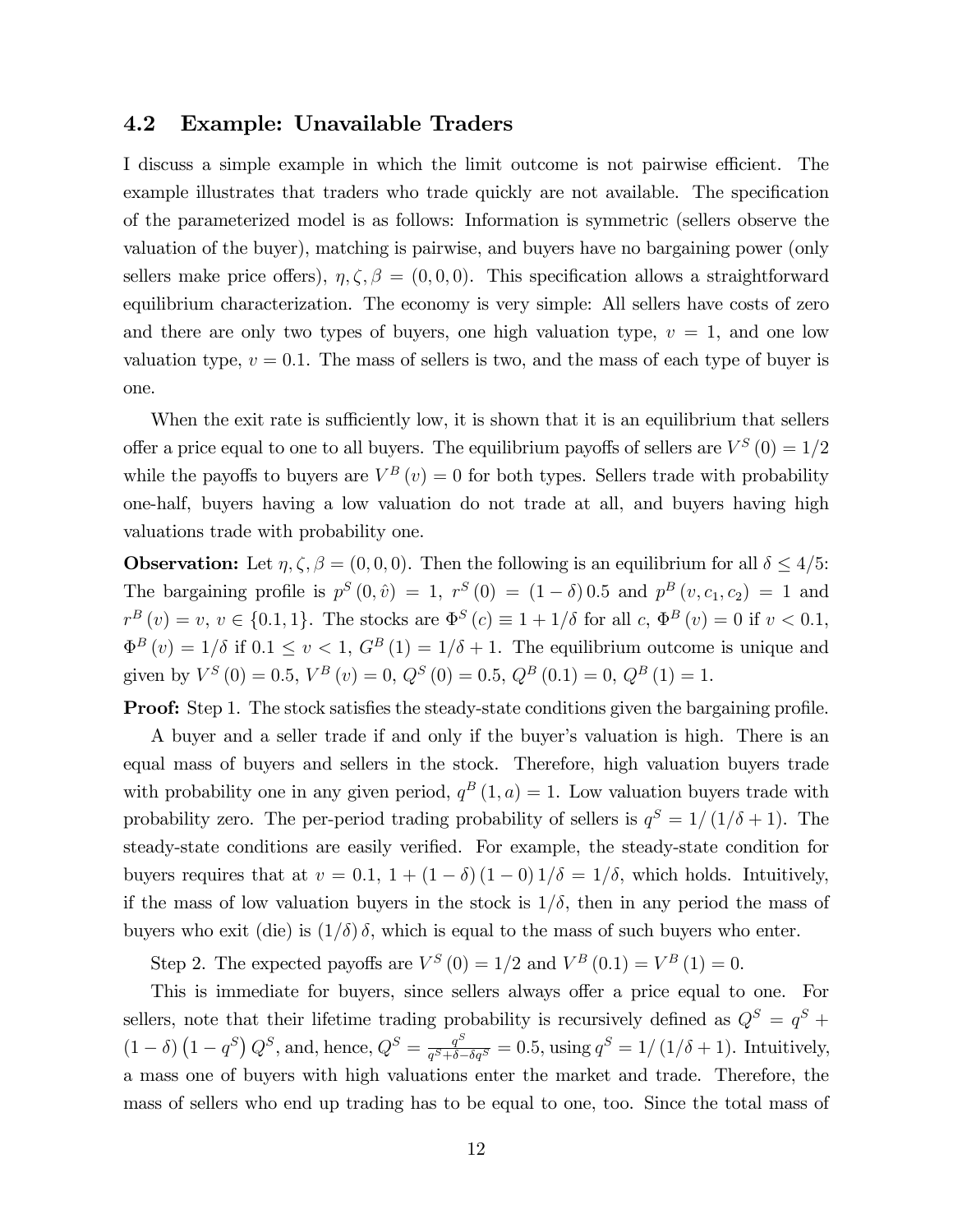entering sellers is two, this implies  $Q^S = 0.5$ . Finally,  $V^S(0) = Q^S(p-c) = 0.5(1-0)$ implies the claim.

Step 3. The bargaining profile constitutes an equilibrium.

Given payoffs characterized before, reservation prices satisfy the equilibrium conditions. The buyers' price offers are trivially optimal because buyers never make offers (offers need to be only ex-ante optimal). Sellers' price offers are optimal if and only if there is no incentive to decrease prices to trade with low valuation buyers. There will be no such incentive if the low valuation is below the sellers' continuation payoffs, that is,  $0.1 \leq (1 - \delta) 0.5$ , which holds if and only if  $\delta \leq 4/5$ .

Step 4. The outcome is unique when  $\delta \leq 4/5$ .

First, note that buyers' payoffs are zero in every equilibrium because sellers have all the bargaining power. Second, every equilibrium in which sellers trade only with high valuation buyers is outcome equivalent to the one described before. Third, if in some equilibrium sellers also trade with buyers having low valuations, then the share of low valuation buyers in the stock is smaller. This implies that sellers have a higher probability of trading with high valuation buyers, which implies that their continuation payoffs are higher than  $(1 - \delta)$  0.5. Thus, offering a price equal to 0.1 would not be optimal if  $\delta \leq 4/5$ . Contraction. QED.

The limit outcome is not pairwise efficient: For  $v = 1$  and  $c = 0$ ,  $\bar{V}^B(1) + \bar{V}^S(0) =$  $0.5 < 1-0$ . Thus, there are "unrealized gains from trade" between those types. This is an equilibrium even when  $\delta \to 0$  is because buyers with high valuations trade immediately and are not available. Intuitively, only a fraction of sellers can be successfully matched with buyers having a high type, since there are more sellers than buyers with such types who come to the market. Thus, the fact that buyers having high valuations are not available is driven by feasibility constraints.

#### 4.3 Verification and Interpretation of the Conditions

The previous example illustrates that it is not immediate that outcomes are pairwise efficient in the limit. I now discuss how Proposition 1 can be applied to the class of dynamic matching and bargaining games introduced before.

Take a vanishing sequence of exit rates  $\{\delta_k\}$  with  $\delta_k \to 0$ . Assume that there exists at least one equilibrium for each  $\delta_k$ . Pick one equilibrium for each k, and denote the corresponding outcome by  $A_k$ . This gives a sequence of outcomes  $\{A_k\}$ . In the following, I denote equilibrium magnitudes corresponding to  $\delta_k$  by subscripts k, such as  $p_k^S, p_k^B, \dots$ I argue in the remaining subsections that this sequence satisfies the conditions of the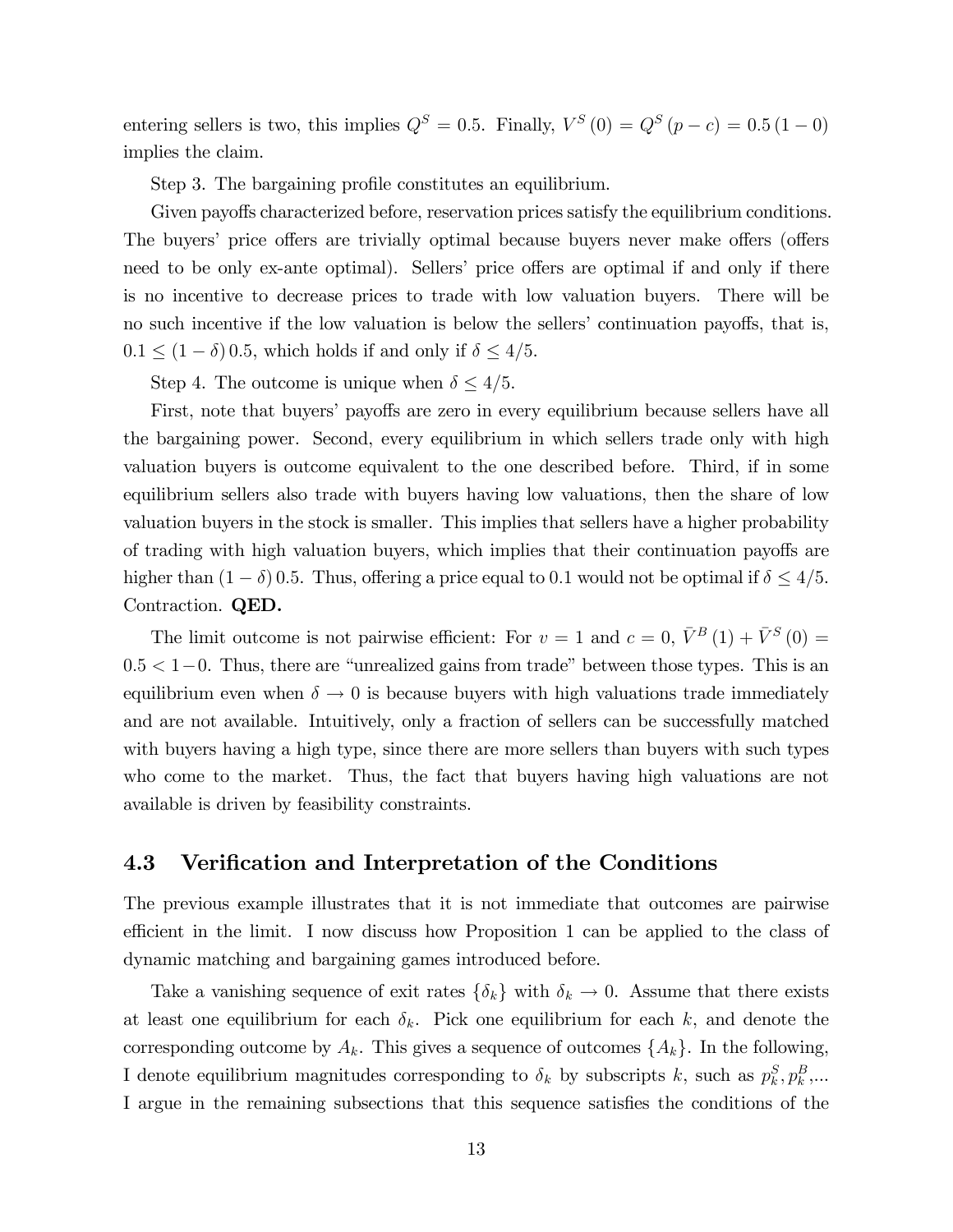proposition and that the limit of the sequence is therefore competitive in two cases which are similar to the settings of Gale (1987) and Satterthwaite and Shneyerov (2008).<sup>10</sup>

The main purpose of the proof of the following Corollary is to demonstrate how the conditions are applied in a particular game. I also comment extensively on how the conditions can be verified for general matching technologies and bargaining games. The central observations are that (i) Availability follows if the matching technology is such that there is a positive probability to be matched with any set of traders from the other market side who make up a positive share of the stock, (ii) No Rent Extraction and Monotonicity hold in games where preferences (valuations and costs) are private information, (iii) Weak Pairwise Efficiency holds if the bargaining game is "not too inefficient," in a sense to be made precise.

**Corollary 1** If  $\{A_k\}$  is a sequence of outcomes generated by equilibria for a vanishing sequence of exit rates  $\{\delta_k\}$ , then the sequence converges to the competitive outcome  $A^W$  if (i) information is asymmetric,  $\beta = 0$ ,  $\eta = 1$ ,  $\zeta \in [0, 1]$  or if (ii) information is symmetric  $\eta = 0$ , matching is pairwise,  $\zeta = 0$ , and the buyer has bargaining power,  $\beta \in (0, 1)$ .

In the following sections, I verify the four conditions. For the result above to be indeed a corollary to Proposition 1, it is necessary to show that  $A_k$  has a uniformly bounded variation and that it satisfies Feasibility. Feasibility follows immediately from the steady-state conditions. The fact that the sequence has a uniformly bounded variation is verified together with Monotonicity and No Rent Extraction.

Remark. Let me discuss the remaining cases. Without providing a proof, I conjecture that the limit is competitive whenever the distribution of bargaining power is interior,  $\beta \in (0,1)$ , for all  $\eta$  and  $\zeta$ . If sellers have all the bargaining power,  $\beta = 0$ , the outcome converges if either information is asymmetric,  $\eta > 0$ , or if there is competition among sellers with some probability,  $\zeta > 0$ . If  $\beta = 0$  (sellers have all the bargaining power) and both,  $\eta = 0$  (no noise) and  $\zeta = 0$  (no competition), convergence fails, see the discussion in Section 4.5. If buyers have all the bargaining power,  $\beta = 1$ , convergence fails for all  $\eta$ and  $\zeta$ , by the same argument as for  $\beta = 0$ .

 $10$ An important difference is the existence of an entry stage in these models, see Section 5.1. In addition, the set of types is discrete in the model by Gale (1987), rather than a continuum. An analogous statement of Proposition 1 for an economy with a discrete set of types would imply that the limit outcome becomes close to the competitive outcome when the set of types becomes dense in the unit interval.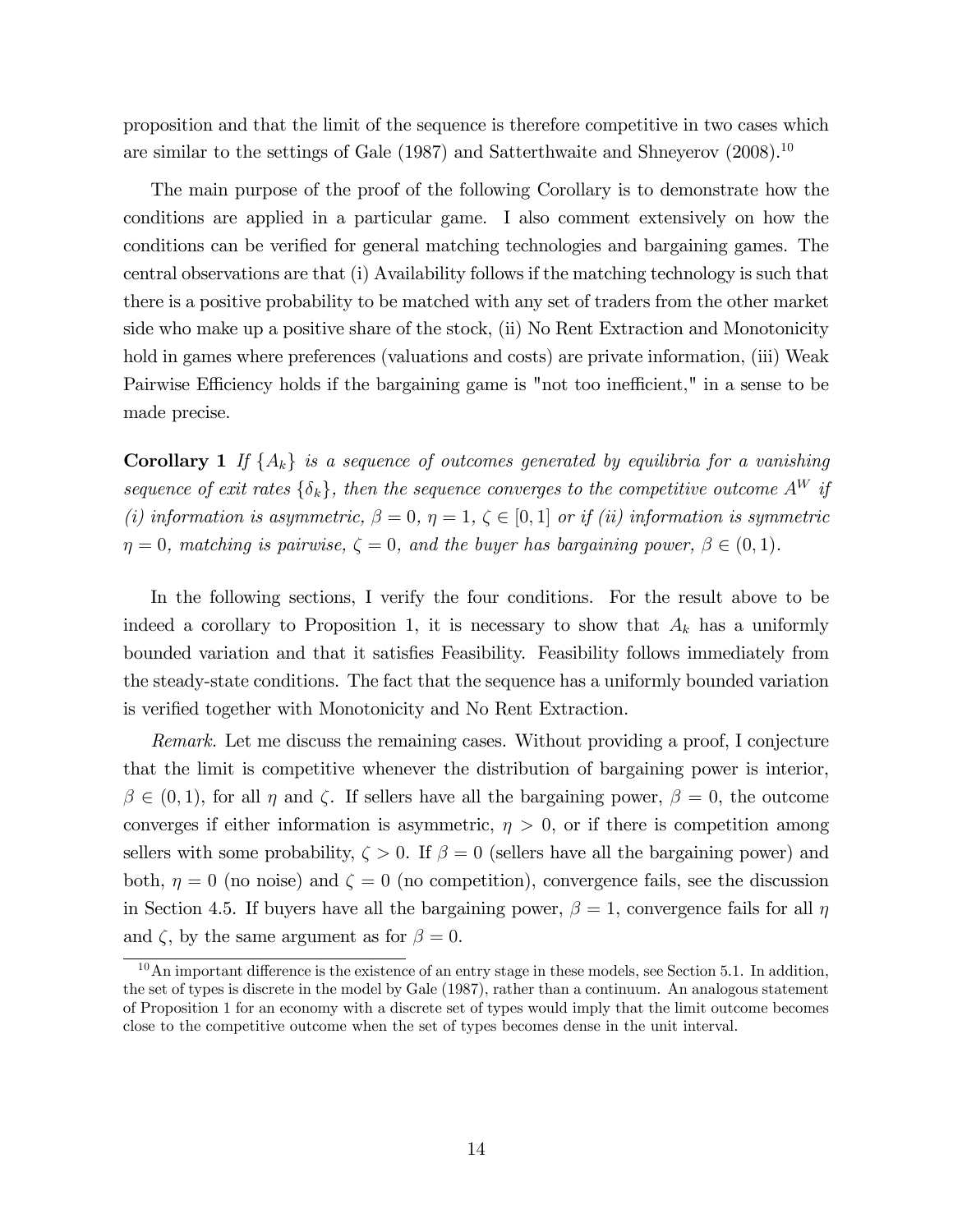#### 4.4 Availability

The function  $L_k^B(v, A_k)$  is interpreted as the probability that a seller in the stock is matched at least once during his lifetime with a buyer having a type larger than  $v$  before being forced to exit, given the exit rate  $\delta_k$  and the outcome  $A_k$ . Similarly,  $L_k^S(c, A_k)$  is the probability that a buyer is matched at least once with a seller having costs below c. With this interpretation, Availability is a property of the matching technology. Availability holds for all parameter choices of  $\zeta$ ,  $\beta$ , and  $\eta$ , and it holds for all action profiles (not just equilibrium profiles). For this, I show first that the steady-state conditions imply that types who do not trade with probability one must make up a positive share of the stock. Then, I show that the matching technology implies that, whenever a set of types makes up a positive share of the stock, the probability to match with such a type is strictly positive and non-vanishing; this implies Availability. The Availability condition is easily violated when there is an entry stage. Entry is discussed in Section 5.1.

The basic observation is the following: Traders who are less likely to trade, stay in the stock for a longer period of time and make up a larger share of it. The steady-state condition can be rewritten to show that: $11$ 

$$
\Phi^{B}(v') - \Phi^{B}(v'') = \frac{1}{\delta} \int_{v''}^{v'} (1 - Q^{B}(\tau) + \delta Q^{B}(\tau)) dG^{B}(\tau).
$$
 (2)

The mass of any given type in the stock is proportional to the probability of not being able to trade, which is  $(1 - Q^B(\tau))$ , and the mass in the inflow,  $dG^B$ . This implies, in particular, that buyers who do not trade with probability one make up a positive, non-vanishing share of the stock of traders: By equation (2), the mass of these buyers is proportional to  $\delta^{-1} (1 - Q^B) (G^B (v') - G^B (v''))$ , while the total mass of all buyers (and sellers) is at most  $\delta^{-1}G^B(1)$  (by taking the integral from 0 to 1 at  $Q^B = 0$ ). The relation between the probability of not trading and the share in the stock is independent of the specific matching technology and follows mechanically from the steady-state conditions.

The probability to be matched in any given period with a buyer with type at least as large as v is denoted by  $X^B(v)$ , and the probability to be matched with a seller with type at most as high as c is denoted by  $X^S(c)$ . For example, the probability of being matched with a buyer from the set  $[v, 1]$  is  $X^B(v) = (\Phi^B(1) - \Phi^B(v)) M^{-1}$ . The probability for

<sup>&</sup>lt;sup>11</sup>Evaluating the steady conditions for  $\Phi^B(v'') - \Phi^B(v')$  and reordering terms implies that  $\int_0^v u''$  $v''$   $(1-(1-\delta)(1-q^B(\tau,a(\tau))))d\Phi^B(\tau) = G^B(v'') - G^B(v')$ . Multiplying both sides of the identity pointwise by  $(1 - (1 - \delta) (1 - q^B))^{-1}$ , yields  $\Phi^B(v') - \Phi^B(v'') = \int_{v'}^{v''}$  $v'' \left( \frac{1}{q^B + \delta - q^B \delta} \right)$  $\Big) dG^B$ . Rewriting further by using  $Q^B = \frac{q^B}{q^B + \delta - q^B \delta}$  implies the claim. B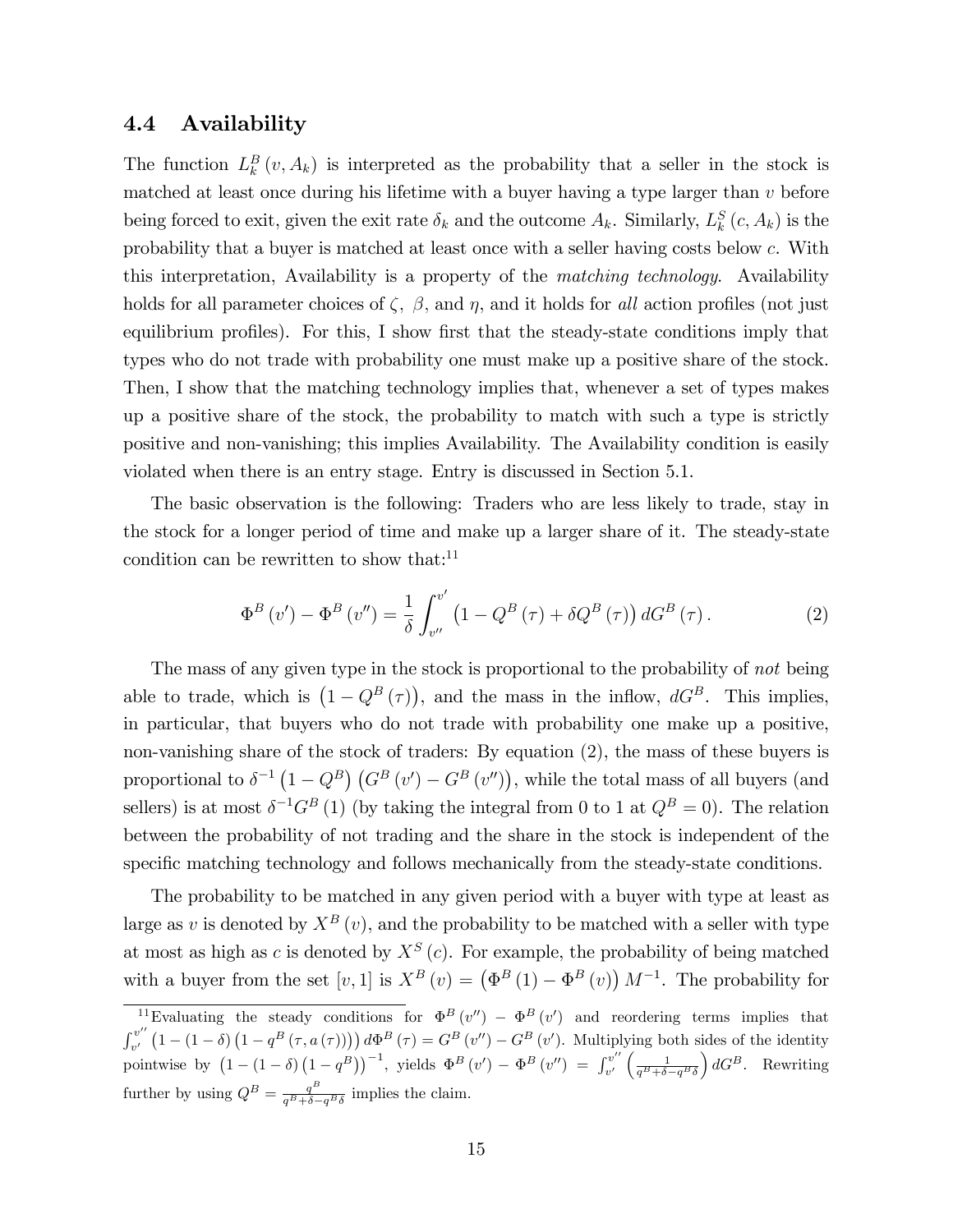a seller to be matched at least once during his lifetime with a buyer who has a type at least as large as v is denoted by  $L^B$ ,<sup>12</sup>,

$$
L^{B}(v) = X^{B}(v) + (1 - X^{B}(v))(1 - \delta) L^{B}(v).
$$
 (3)

As apparent from the definition, when  $\delta_k \to 0$ , the probability  $L_k^B(v)$  converges to one if and only if the per-period matching probability is large relative to the exit rate,

$$
L_k^B(v) \to 1 \quad \Leftrightarrow \quad \frac{X_k^B(v)}{\delta_k} \to \infty. \tag{4}
$$

I show that the prior observations imply that the Availability condition holds. Suppose there is some  $v_x$  such that the limit trading probability is smaller than one for all types below. Take any  $v''$  and  $v'$  below  $v_x$  to define an interval  $[v'', v']$  below  $v_x$  for which the probability of not trading is strictly positive. Using equation (2), I have argued that the share of these types in the stock must be strictly positive and non-vanishing in the limit. The probability that a seller is matched in any given period with a buyer who has valuation at least  $v''$  is equal to the share of buyers with these types in the stock. Therefore, the previous observation that the share of these types is strictly positive and non-vanishing in the limit implies that  $\liminf X_k^B(v'') > 0$ . Hence, the ratio  $X_k^B(v)/\delta_k$  diverges to infinity, and, by observation (4), types  $v \geq v''$  become available,  $L_k^B(v'') \to 1$ . Thus, I have now demonstrated that the Availability condition holds in the model relative to  $L^B$ as defined before, for all parameters  $\zeta$ ,  $\beta$ , and  $\eta$ . The Availability condition for the seller's side relative to an analogously defined function  $L^S$  follows from the same logic. I have not used any assumption on the bargaining profile. Availability is indeed a property of the matching technology only. Except for the steady state conditions, no further equilibrium conditions are used.

One can extend the arguments from before to other matching technologies beyond the parameterized example. First, the relation between the trading probability and the share of types in the stock, documented in equation (2), follows solely from the steady-state conditions. Therefore, it is sufficient for Availability that the matching technology is such that there is a strictly positive, non-vanishing probability to be matched with any set of types that make up a positive share of the stock. Importantly, it is not necessary to calculate an equilibrium to check whether or not a given matching technology implies

<sup>&</sup>lt;sup>12</sup>Note that by (2), the trading probabilities  $Q_k^B$  and the exit rate  $\delta_k$  uniquely determine the stock  $\Phi^B$ and, therefore, the matching rate  $X_{k}^{B}(v)$ . Thus, for given  $\delta_{k}$ , (2) allows to define  $L_{k}(v, A_{k})$  as a function of  $A_k$  only, without reference to  $\Phi^B$ , as required for the application of the conditions.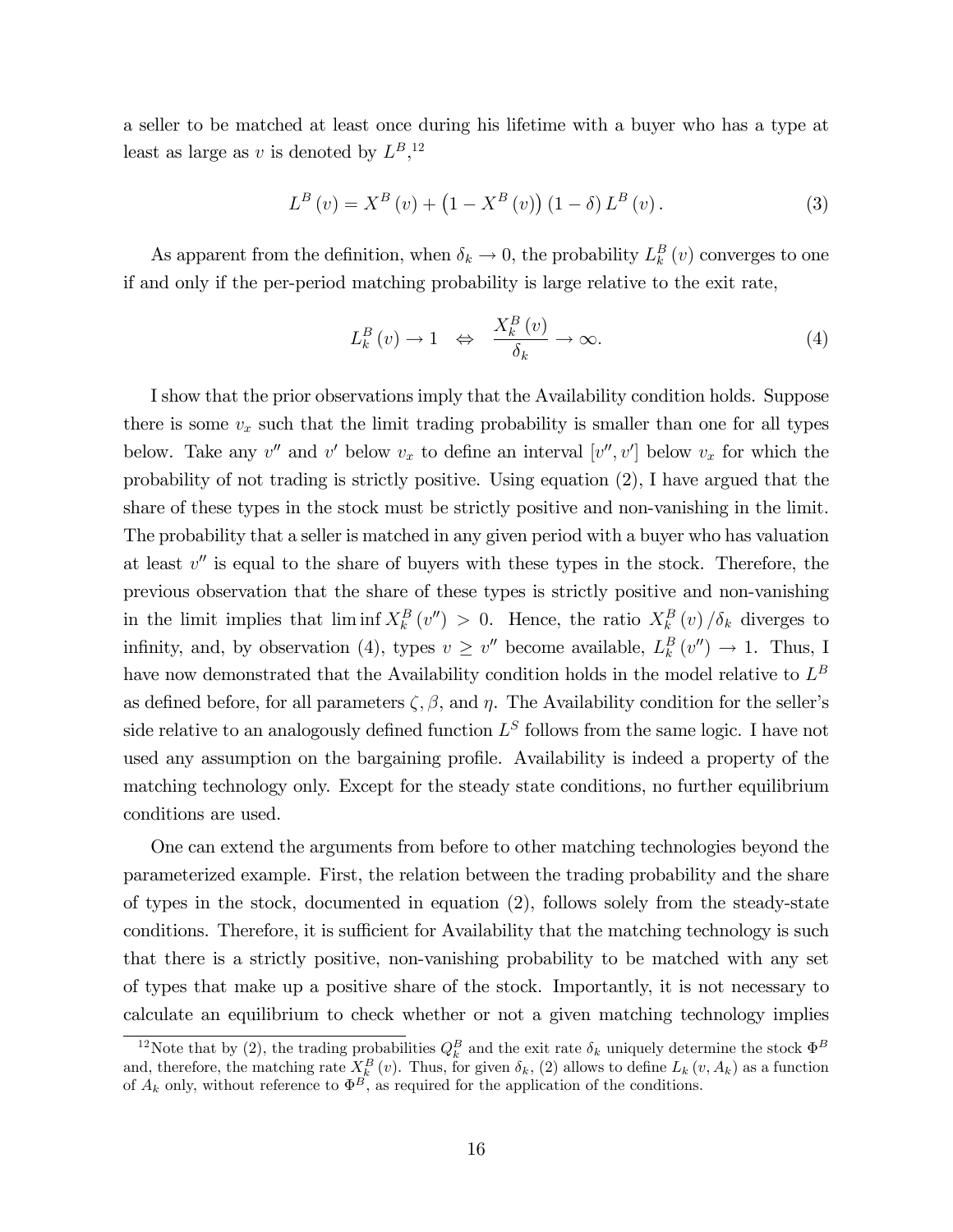a positive matching probability with types having a positive share in the stock. In the current example, this property follows immediately from the matching function.

Let me discuss the requirement that the trading probabilities are below one for all types that are above  $c_x$  or below  $v_x$ , respectively. The condition could be relaxed to require only that there is some arbitrarily small  $\varepsilon$  such that for all types in  $(c_x, c_x + \varepsilon)$ or  $(v_x - \varepsilon, v_x)$  trading probabilities are below one. What is needed is that the set of such type has positive mass. In particular, if the set of types were discrete rather than a continuum, an equivalent condition would require availability of any single type who trades with probability less than one. It is because of this reason that I summarize this condition as requiring availability of those types who do not trade with certainty, despite the fact that the statement of the condition imposes the much stronger requirement that all types above (below) do not trade with certainty, too.

Failure of Availability with Entry. Availability does not hold in models with an entry stage: Agents who do not enter are not available even though they trade with probability zero. Entry is discussed in Section 5.1.

### 4.5 Monotonicity and No Rent Extraction

The Monotonicity and the No Rent Extraction conditions are immediate whenever bargaining takes place under asymmetric information. With asymmetric information, the trading probability and the expected price paid by an agent depend only on the action that is chosen in the bargaining game but not on the type. In such games, Monotonicity and No Rent Extraction follow from incentive compatibility conditions.

Bargaining is said to be under asymmetric information if the sellers' signals about the buyers' willingness to pay are not informative,  $\eta = 1$ , and if the buyers never make offers,  $\beta = 0^{13}$  I discuss the sellers' side (the buyer's side is analogous). In equilibrium, the optimality condition requires that the action that is chosen by a type  $c, a (c)$ , maximizes expected payoffs,  $a(c) \in \arg \max U^S(c, a)$ , and the equilibrium payoff is given by  $V^S(c)$  $\max_a Q^S(a, c)$   $(P(c, a) - c)$ . If  $\eta = 1$  and  $\beta = 0$ , the trading probability and the expected price do not depend on the type but only on the action, that is,  $Q^S(a, c') = Q^S(a, c'')$  and  $P(c', a) = P(c'', a)$  for all actions and for all types c' and c''. Now, the desired properties follow from standard reasoning about Bayesian incentive compatibility when expected utility is linear in the type (see, e.g., Mas-Colell, Whinston, and Green, 1995, Proposition

 $13$ Buyers should never make offers, because, by assumption, buyers observe the types of the sellers. This assumption is made to keep the notation simple and, if buyers make offers but do not observe the sellers' types, symmetric arguments apply.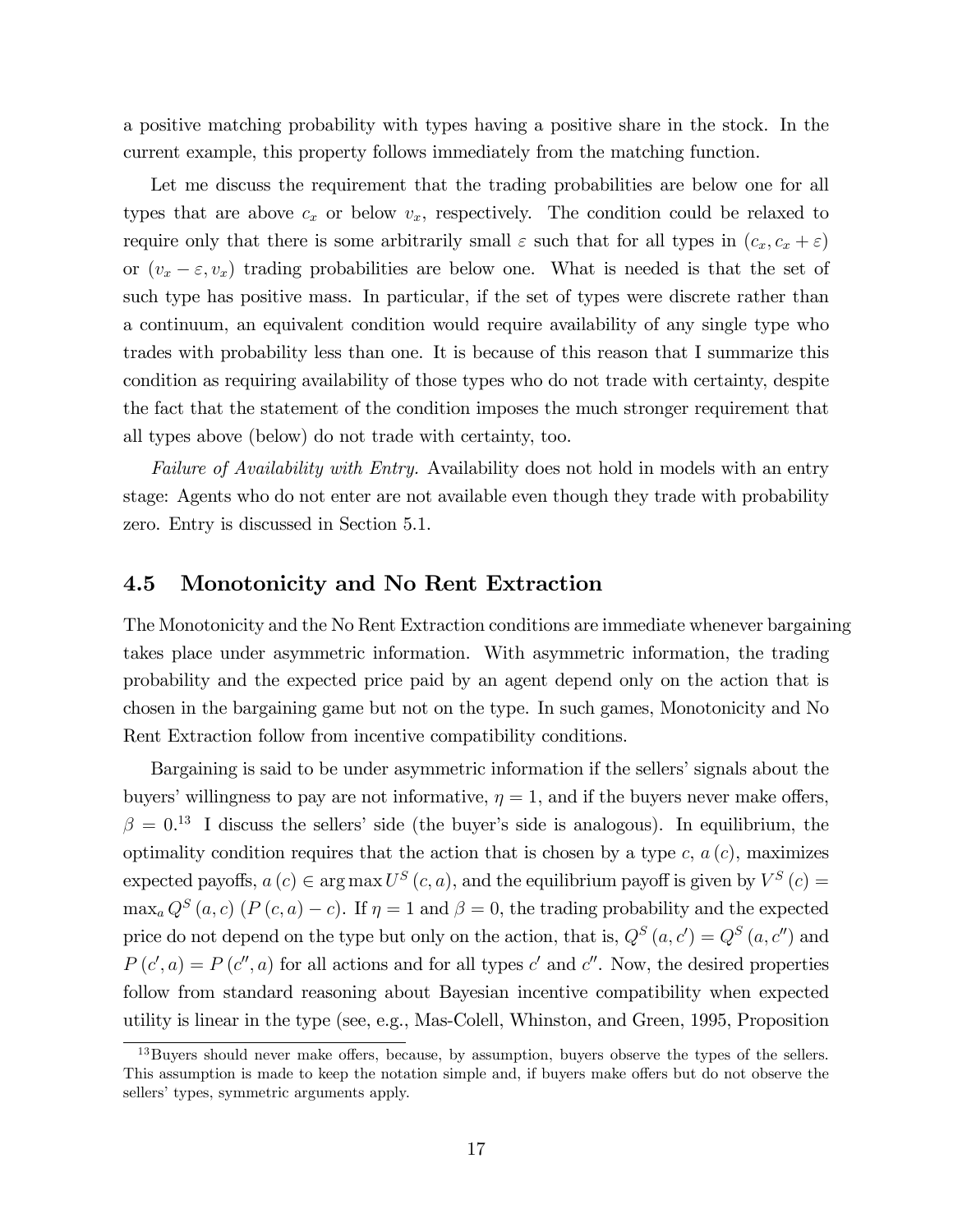23.D.2). Optimality of equilibrium actions requires that for any two types  $c'$  and  $c''$ ,

$$
V^{S}(c') = Q^{S}(a(c'), c') \quad (P(c', a(c')) - c') \geq Q^{S}(a(c''), c'') \quad (P(c'', a(c'')) - c')
$$
  
= 
$$
V^{S}(c'') + Q^{S}(a(c''), c'') (c'' - c').
$$

Using a similar revealed preference argument for  $V^S(c'')$  implies the following bound on the payoff difference:

$$
Q^{S}(a(c'),c')(c''-c') \ge V^{S}(c') - V^{S}(c'') \ge Q^{S}(a(c''),c'')(c''-c').
$$
 (5)

This bound holds for every exit rate. Given a sequence of equilibrium trading probabilities and payoffs with pointwise limits  $\bar{Q}^S$  and  $\bar{V}^S$ , it must be true that

$$
\bar{Q}^{S}(c')(c''-c') \ge \bar{V}^{S}(c') - \bar{V}^{S}(c'') \ge \bar{Q}^{S}(c'')(c''-c').
$$
\n(6)

Suppose that  $c'' > c'$ . The inequalities (6) imply that the equilibrium trading probabilities are monotone non-increasing,  $\overline{Q}^{S}(c') \geq \overline{Q}^{S}(c'')$ . Thus, trading probabilities satisfy the Monotonicity condition. Moreover, the No Rent Extraction condition holds. Suppose that  $c' > c''$ . The first part of the condition is immediate since  $\overline{Q}^S(c')$   $(c'' - c') \leq 0$  and  $\bar{Q}^{S}(c'') \leq 1$  together imply that the slope of the payoffs is bounded between zero and minus one,  $0 \ge \bar{V}^S(c') - \bar{V}^S(c'') \ge (c'' - c')$  for  $c' > c''$ , as required. For the second part of the condition, suppose that  $\overline{Q}^{S}(c'') = 1$ . Then, the second inequality from (6) implies that  $\bar{V}^{S}(c') \geq \bar{V}^{S}(c'') + (c'' - c')$ , as required.

Bounded Variation. With asymmetric information, every sequence of equilibrium outcomes has uniformly bounded variation. The inequalities (5) imply that the equilibrium trading probabilities and the equilibrium payoffs must be monotone functions for all exit rates. Thus, if  $\{A_k\}$  is a sequence of equilibrium outcomes, all of the elements of the sequence are monotone functions. Moreover, by definition, the trading probabilities and the payoffs are uniformly bounded by zero and one. For a family of uniformly bounded functions, monotonicity is a sufficient condition for uniformly bounded variation (see Kolmogorov and Fomin, 1970); so, the claim follows.

With asymmetric information, it is not necessary to fully characterize equilibrium in order to check whether or not it is true that the Monotonicity and the No Rent Extraction conditions hold. Instead, with asymmetric information, the Monotonicity and the No Rent Extraction condition follow from the fact that equilibrium outcomes must satisfy standard incentive compatibility constraints.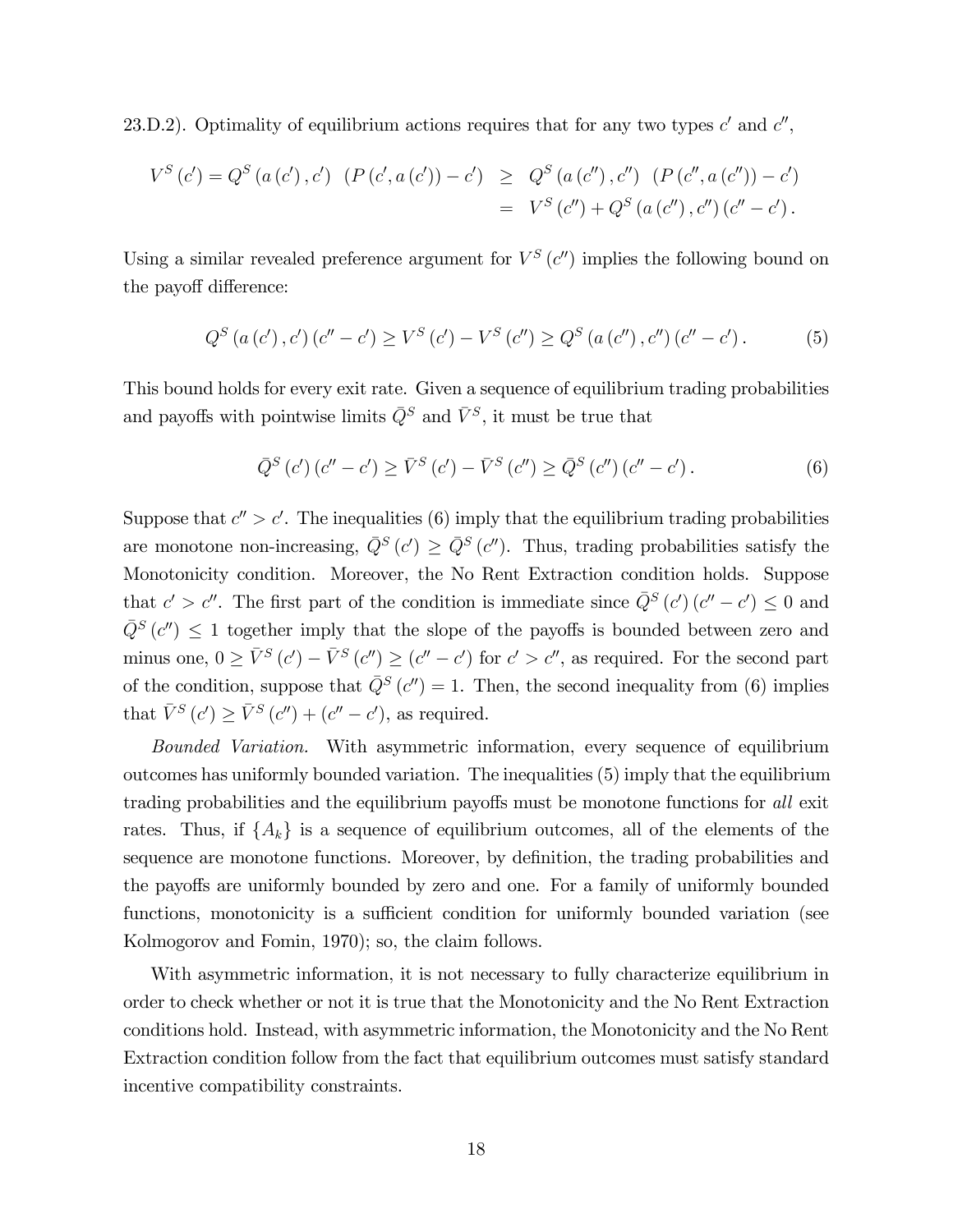Failure of No Rent Extraction with Symmetric Information. According to the discussion before, the No Rent Extraction condition is most likely to fail in a situation with *symmetric* information. Consider the basic example with symmetric information in which only sellers make price offers  $(\beta = 0, \eta = 0, \zeta = 0)$ . This case is analyzed in Lauermann (2011).<sup>14</sup> It is shown that the limit outcome is not the Walrasian outcome. The reason for the failure of convergence is the failure of the No Rent Extraction. Since sellers have all the bargaining power, they receive the whole trading surplus. Consequently, buyers' payoffs are zero, independent of their type; that is, the *rent* of the buyers is *extracted* (this is what motivated the name of the condition). Because it can be shown that there must be some interior type of buyer who trades with probability one in the limit, the fact that the buyers' payoffs are constant at zero implies that the No Rent Extraction condition is violated. The other three conditions continue to hold.

Interior Bargaining Power. In Gale's (1987) original model, buyers can make offers as well; that is,  $\beta$  is strictly positive. In this case, the basic example with symmetric information has a property that makes it similar to a game with asymmetric information. Consider, again, the basic example with symmetric information and pairwise matching. But, in contrast to the case considered in the previous paragraph, suppose buyers have some bargaining power  $(\beta \in (0,1), \eta = 0, \zeta = 0)$ . Although it is still true that a trader of type v does not need to **receive** the same offers as a trader of type  $v_x$ , such a type can make the same offers when chosen to be the proposer. Importantly, in equilibrium, payoffs depend only on the offers made when chosen to be the proposer. (If a trader is chosen to be the responder, the offer is such that the responder is just indifferent between accepting and rejecting.) Therefore, a buyer of type  $v$  can mimic the strategy of another type  $v_x$  just as the buyer can mimic the actions of another type with asymmetric information. This is sufficient to restore No Rent Extraction.<sup>15</sup> Since the other conditions hold as well, this implies that the bargaining game with symmetric information is Walrasian. Somewhat surprisingly, it turns out that interior bargaining power and private information play a similar role, namely, ensuring that the No Rent Extraction condition is satisfied.

The Role of Information. Intuition derived solely from the Myerson-Satterthwaite

<sup>14</sup>Lauermann (2011) considers homogenous sellers only. However, the analysis extends to sellers having costs distributed according to a smooth distribution on the unit interval.

<sup>&</sup>lt;sup>15</sup>Given some equilibrium  $\sigma^*$ , let  $P^P(v)$  and  $Q^P(v)$  be the expected price and trading probabilities of a buyer having type  $v$  who rejects all offers when chosen to respond, but who makes optimal offers when chosen to propose. By the reasoning in the text, equilibrium payoffs of a trader depend only on the offers made when the trader is chosen to propose. Therefore,  $V^B(v) = Q^P(v - P^P)$ . This implies that, for any two types v and v',  $V^B(v) \ge V^B(v') + Q^P(v')(v-v')$ . Together with the observation that  $Q_k^P(v)$ converges to one along any sequence of equilibria for which  $Q_k(v)$  converges to one, Monotonicity and No Rent Extraction follow.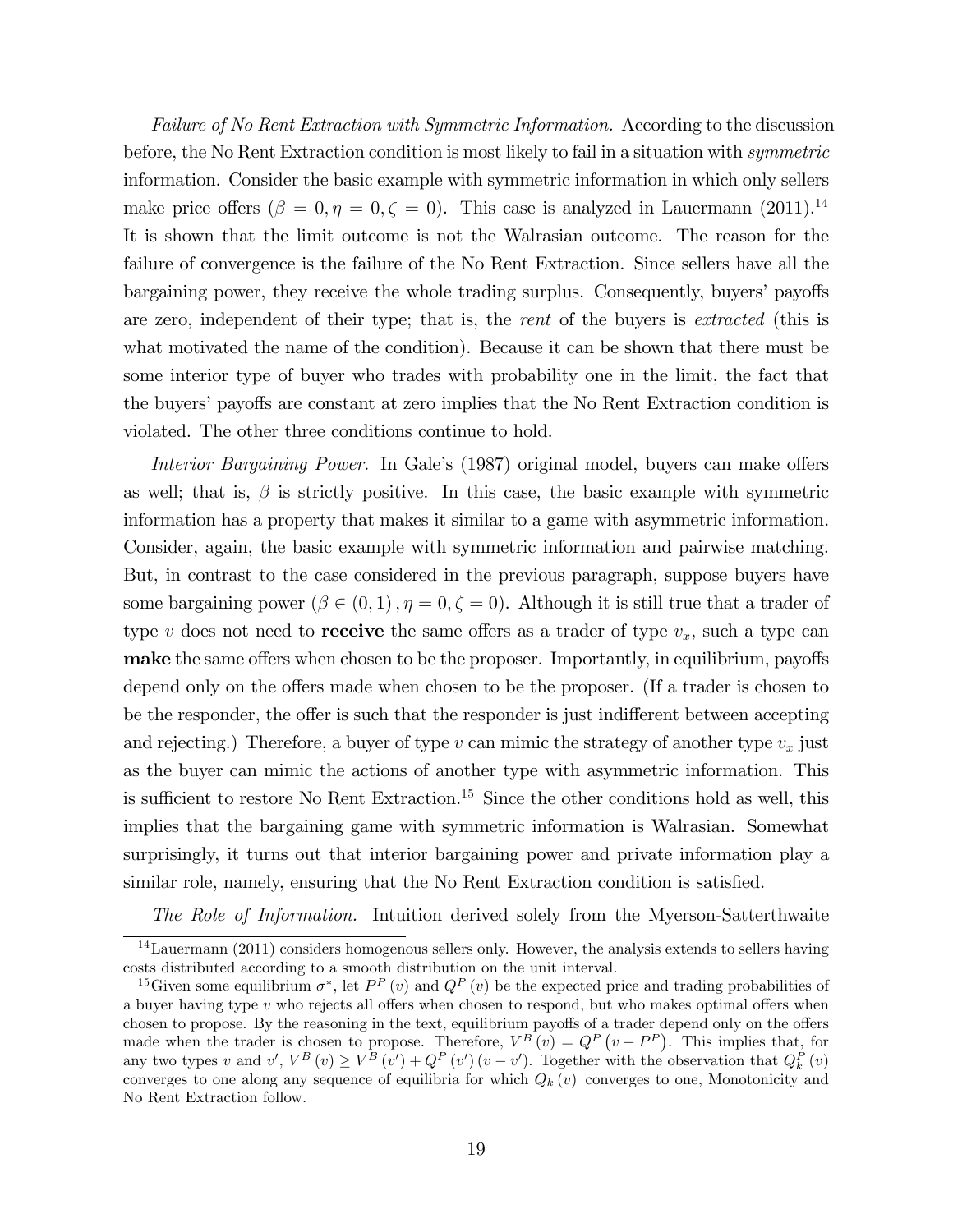impossibility theorem suggests that asymmetric information is detrimental to efficiency. However, this is not the case here. Asymmetric information directly implies that two of the four conditions hold. Moreover, consider the example in which sellers have all the bargaining power and face no direct competition,  $\beta = 0$  and  $\zeta = 0$ . Then, the limit outcome is efficient if information is asymmetric  $(\eta = 1)$ , but the limit is inefficient if information is symmetric  $(\eta = 0)$ , as shown in Lauermann (2011) and as discussed in the previous paragraphs. The current framework allows interpreting the counterintuitive Öndings about private information as ensuring the No Rent Extraction condition.

### 4.6 Weak Pairwise Efficiency

Bargaining protocols with symmetric information that specify a surplus sharing rule—such as Nash bargaining—satisfy Weak Pairwise Efficiency since the total expected surplus is always realized. In general, it is critical that the bargaining protocol is not "too inefficient." This is a new characterization of bargaining protocols. Specifically, a bargaining protocol is said to be not too inefficient, if, whenever the expected surplus between two traders is positive, at least one of the traders can realize a positive, non-vanishing fraction of this surplus (a formal definition follows).<sup>16</sup> Conversely, if the sum of the expected payoffs for two types of traders is zero despite the existence of a positive expected surplus for each of them, the condition does not hold. Two reasons for the existence of unrealized surplus are discussed at the end of this section. First, in the bargaining phase, traders might be stuck in a "bad" Nash equilibrium when actions are chosen simultaneously. Second, traders might not try to realize existing surplus for fear of "punishment" in the future.

Consider an exit rate  $\delta$  and a constellation  $\sigma$ . Given a pair of types  $(v, c)$ , I define

$$
\Delta (v, c) = \max \{ v - c - (1 - \delta) (V^S (c) + V^B (v)), 0 \},
$$
  

$$
x (v, c) = \min \{ X^B (v), X^S (c) \},
$$

where  $\Delta$  is the surplus available between the types, and where x is the minimum of the probabilities that the seller is matched with a buyer of type at least  $v$ , and the probability that the buyer is matched with a seller with cost at most c. When  $V^S$  and  $V^B$  are monotone with absolute slopes bounded by one,  $\Delta$  is increasing in v and decreasing in c. If  $x(v, c) \Delta(v, c)$  is positive, then, for each type, the expected surplus that is available in any given match is positive.

 $16$ This is again a condition on outcomes (of bargaining) to ensure that the analysis is general.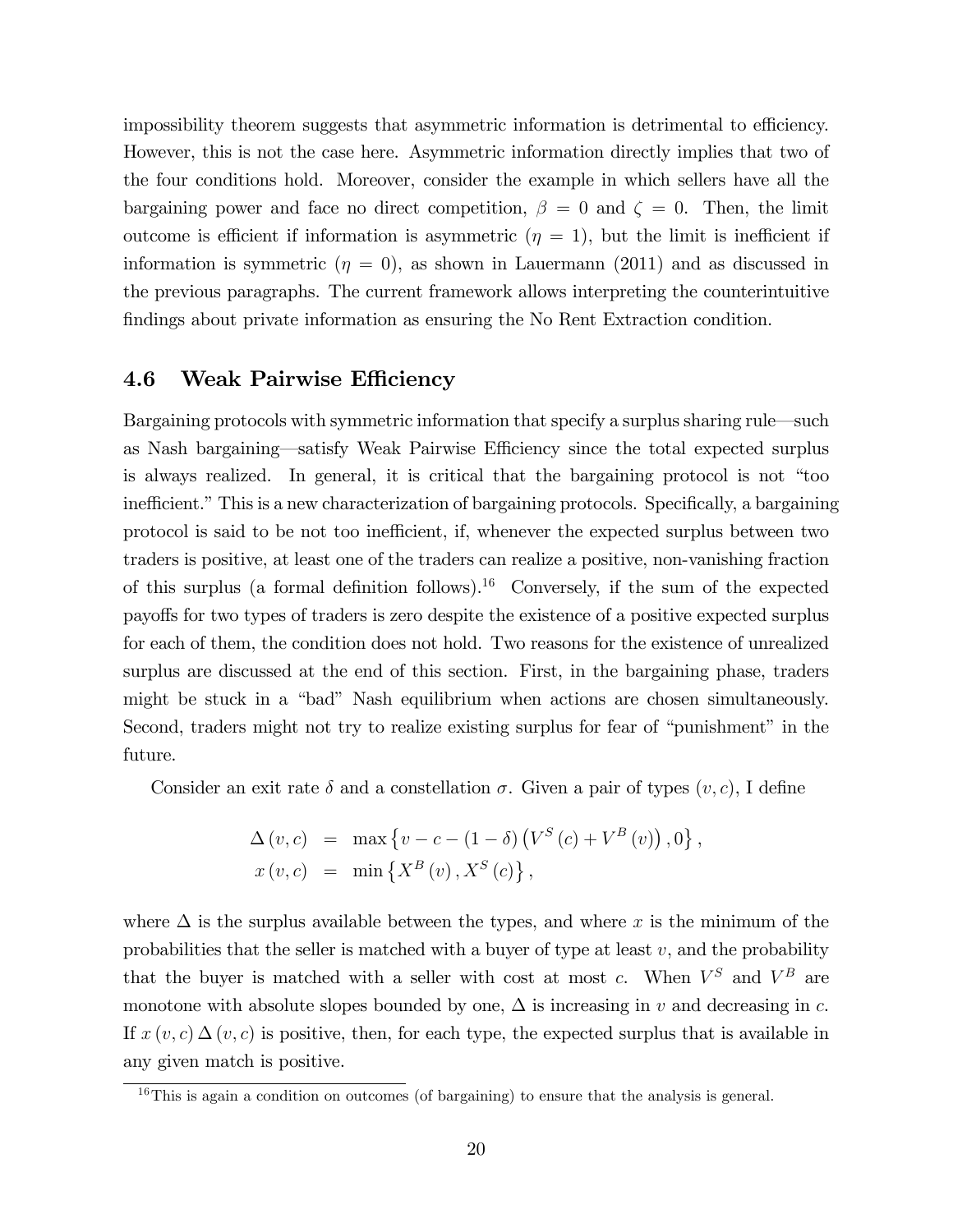I rewrite payoffs recursively. Let  $\pi^S$  be the expected net gain conditional on trading. Payoffs are  $V^S = q^S (\pi^S + (1 - \delta) V^S) + (1 - q^S) (1 - \delta) V^S$ . Reordering terms yields  $\delta V^S = q^S \pi^S$ . Given some specification of the game, let  $\gamma^S$  be a uniform lower bound such that  $\delta V^S \ge \gamma^S x \Delta$  for all types c, all exit rates  $\delta$ , and all equilibria. The parameter  $\gamma^S$  measures how much of the expected surplus is realized by the seller. Let  $\gamma^B$  be an analogous uniform bound for buyers, so that  $\delta V^B \ge \gamma^B x \Delta$ . Such bounds exists trivially because  $\gamma^S = \gamma^B = 0$  suffice. A bargaining protocol for which the sum of the bounds  $\gamma^S + \gamma^B$  is not trivial is said to be "not too inefficient." As shown below, most standard bargaining protocols are not too inefficient.

If a positive share of the surplus can be realized, Weak Pairwise efficiency holds. Take a sequence of market constellations  $\sigma_k$ , and suppose that types  $v_x$  and  $c_x$  become available. By definition of  $\gamma^S$  and  $\gamma^B$ , the sum of their payoffs is bounded from below by

$$
V_k^S(c_x) + V_k^B(v_x) \ge (\gamma^S + \gamma^B) \frac{x_k}{\delta_k} \Delta_k.
$$

Suppose there are non-trivial lower bounds such that  $(\gamma^S + \gamma^B) > 0$ . Since the types  $v_x$ and  $c_x$  are available by hypothesis,  $x_k/\delta_k \to \infty$ , from (4). Therefore, it must be the case that the surplus between  $c_x$  and  $v_x$  becomes zero,  $\Delta_k \to 0$ , for otherwise the right-hand side of the displayed equation would become infinite. If  $\Delta_k \to 0$ , then, by definition of  $\Delta_k$ , payoffs become pairwise efficient,  $\bar{V}^S + \bar{V}^B \ge v_x - c_x$ . Thus, Weak Pairwise Efficiency holds whenever nontrivial uniform lower bounds exist, that is, whenever the bargaining protocol is not too inefficient.

Let me consider a model similar to Gale (1987) with symmetric information,  $\eta = 0$ , no competition,  $\zeta = 0$ , and  $\beta \in (0, 1)$ , where  $\beta$  measures the distribution of bargaining power. It is straightforward to verify that the buyer and the seller can expect a share  $\gamma^B = \beta$  and  $\gamma^S = (1 - \beta)$ , respectively. I verify this for the seller. The seller's payoffs are

$$
\delta V^{S}(c_{x}) = (1 - \beta) \int \Delta(c_{x}, v) dX^{B}(v).
$$

This equation holds because, whenever a seller is matched with a type  $v$  and chosen to be the proposer, the seller makes an acceptable offer that captures the entire surplus  $\Delta(c_x, v)$ . When chosen to be the responder, the seller captures nothing over and above the continuation value. Observing that in equilibrium the surplus  $\Delta(c_x, v)$  is nondecreasing in v, the above formula implies in particular that  $\delta V^S(c_x) \geq (1-\beta)x(v,c_x) \Delta(v,c_x)$  for all v; therefore,  $\gamma^S = (1 - \beta)$  is indeed a uniform lower bound on the seller's share of the expected surplus  $x\Delta$ . The bound is independent of the type, the exit rate, and the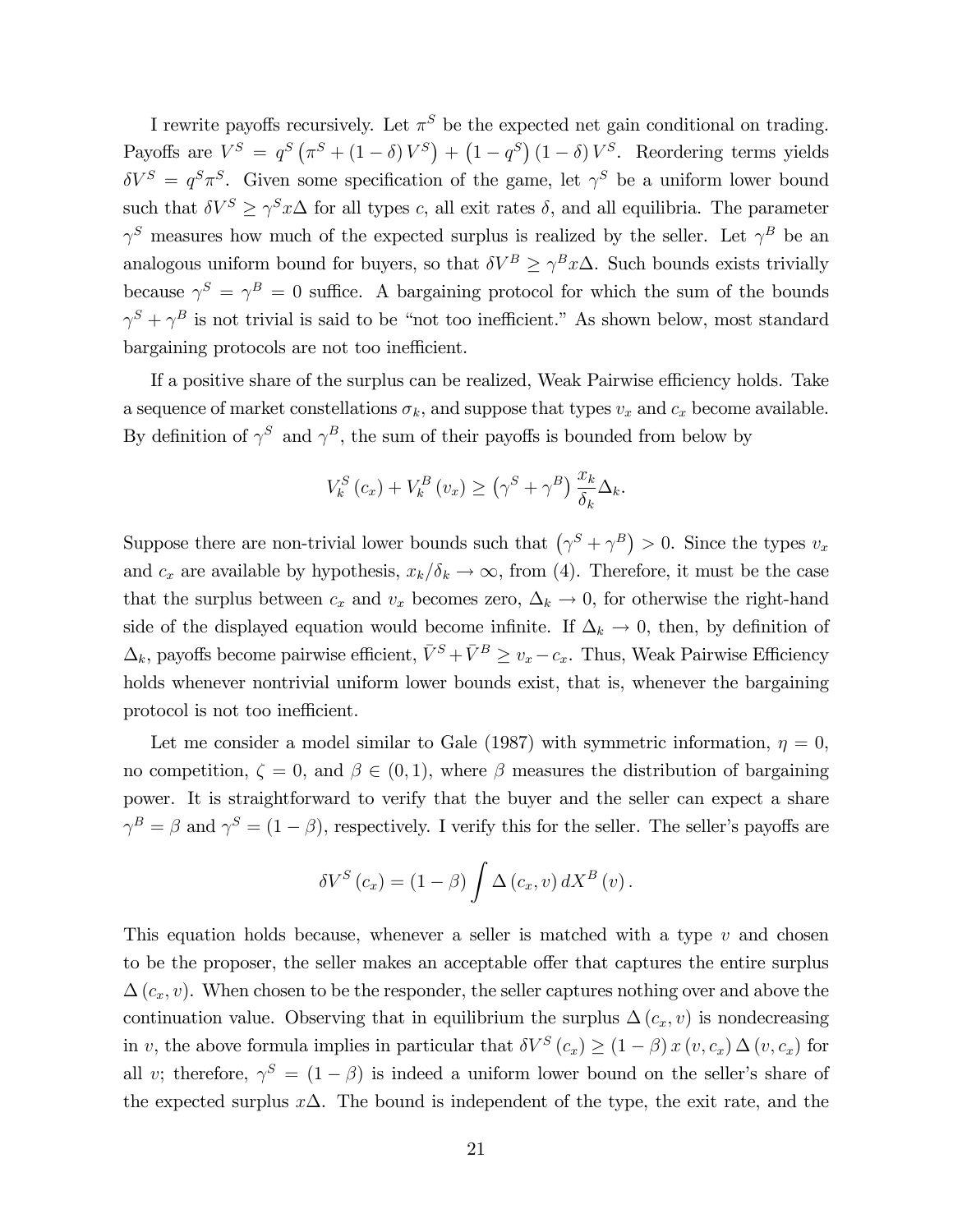equilibrium as required.

Finally, let me consider a model that is similar to Butters (1979), Satterthwaite and Shneyerov  $(2008)$ , and Lauermann  $(2008)$ . In these models, offers are exclusively made by sellers,  $\beta = 0$ , and information is asymmetric,  $\eta = 1$ .<sup>17</sup> There may be competition  $\zeta \in [0, 1]$ . With asymmetric information, bargaining cannot be efficient. Still, traders can expect to realize a non-zero share of the expected surplus. In fact, for these parameters,  $\gamma^{S} = (1 - \zeta)$ . To see why, suppose the seller offers a price that is equal to the maximal willingness to pay of some type  $v_x$ ; that is, suppose that  $p_x = r(v_x)$ , were  $r(v_x) =$  $v_x - (1 - \delta) V^B(v_x)$  by the equilibrium requirement. In equilibrium, the reservation price is increasing in the buyer's valuation so that all buyers with valuations  $v \ge v_x$  accept the offer. The probability to be matched with such a buyer is  $X^B(v_x)$ . The probability to have no competitor is  $(1 - \zeta)$ . Therefore, the price offer is accepted with a probability of at least  $(1 - \zeta) X^B(v_x)$ . The payoff from offering  $p_x$  provides a lower bound on the equilibrium payoff,

$$
\delta V^{S}(c_{x}) \geq x (1 - \zeta) (p_{x} - c_{x} - (1 - \delta) V^{S}(c_{x}))
$$
  
=  $x (1 - \zeta) (v_{x} - (1 - \delta) V^{B}(v_{x}) - c_{x} - (1 - \delta) V^{S}(c_{x})) = (1 - \zeta) x \Delta.$ 

Therefore,  $\gamma^{S} = (1 - \zeta)$  is a uniform lower bound of the seller's share of the expected surplus.<sup>18</sup> The bound is independent of the type, the exit rate, and the equilibrium.

As I have demonstrated, it is not necessary to fully calculate the equilibrium in order to check whether equilibrium payoffs admit a nontrivial lower bound. It is sufficient to show that individual agents have actions available that ensure a minimal payoff. I did use an equilibrium requirement on reservation prices that implies that the other agents accept an offer whenever accepting the offer is individually rational. The example below demonstrates the significance of this requirement.

Failure of Weak Pairwise Efficiency with Simultaneous Auctions. Serrano (2002) specifies the bargaining protocol as a simultaneous double auction.<sup>19</sup> He shows that equilibrium outcomes do not need to become competitive. I can replicate the main features of his bargaining protocol in the basic example by dropping the equilibrium requirement on reservation prices and analyzing the larger set of "Nash equilibria" instead. Suppose

 $17$  In Satterthwaite and Shneyerov (2008), the roles of buyers and sellers are reversed: A random number of buyers make price offers to a single seller. The seller cannot commit to an optimal ex-ante reservation price, but, ex post, he can either accept or reject the highest offered price.

<sup>&</sup>lt;sup>18</sup>It can be verified that  $\gamma^S + \gamma^B > 0$  if  $\zeta = 1$  and sellers face competitors with certainty.

<sup>&</sup>lt;sup>19</sup>His interest stems from the prior use of simultaneous auctions in dynamic matching and bargaining games in the context of common values.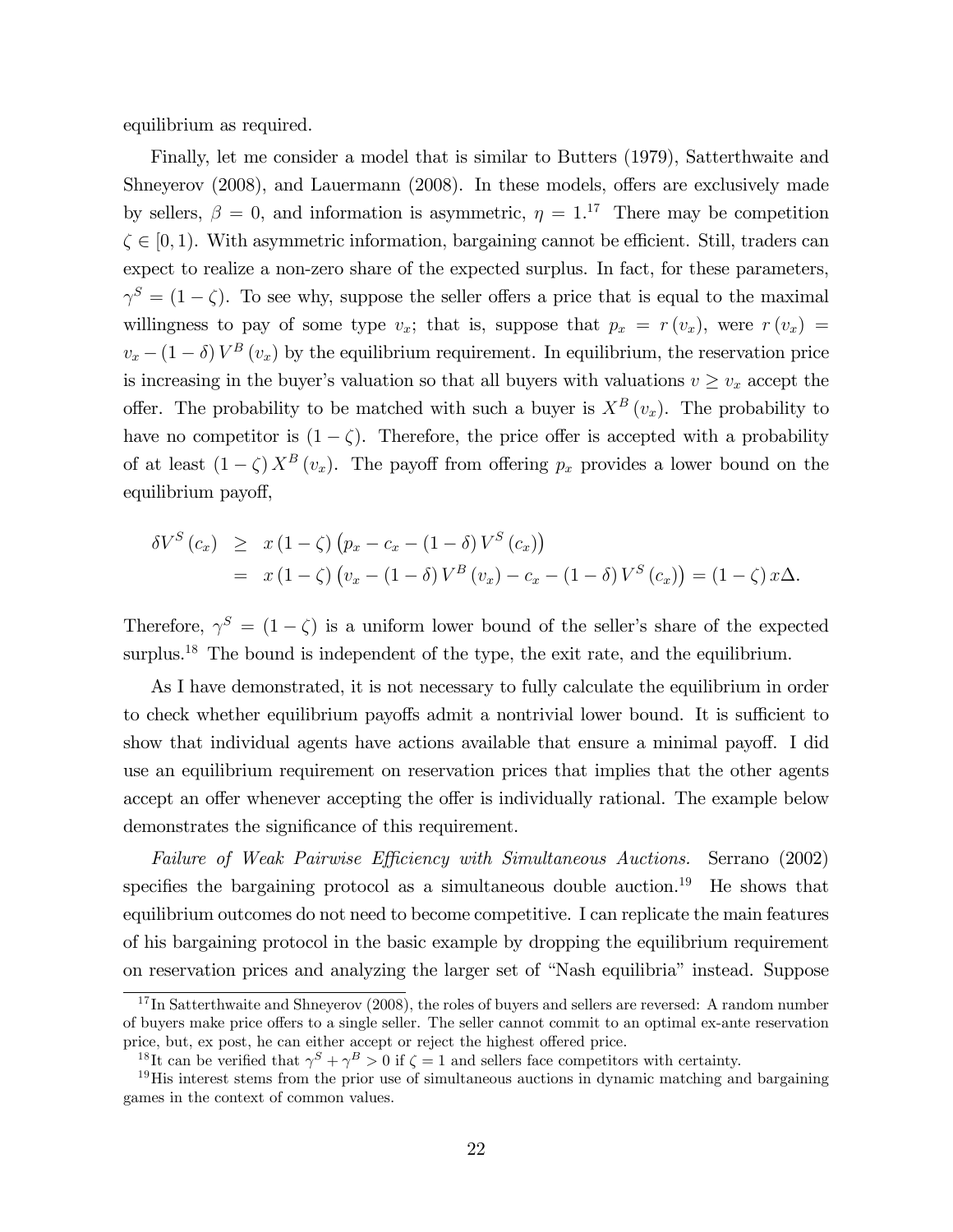matching is pairwise and sellers are always chosen to propose,  $\zeta = 0$  and  $\beta = 0$ . Consider the following action profile with trading at an arbitrary price  $\bar{p}$ : Sellers offer the price  $\bar{p}$  if  $c \leq \bar{p}$  and they offer  $p = 1$  otherwise. Buyers choose a reservation price  $r = \bar{p}$ if  $v \geq \bar{p}$  and  $r = 0$  otherwise. This action profile constitutes a mutual best response for all  $\delta_k$ . Thus, the action profile together with the induced steady state stock implies an equilibrium outcome for every exit rate. Fixing an action profile with a price  $\bar{p}$  as described before for a sequence of exit rates defines a sequence of equilibrium outcomes. The sequence of outcomes satisfies Monotonicity, No Rent Extraction, and Availability for every  $\bar{p}$ . Availability holds for every  $\bar{p}$  because, by the observations from Section 4.4, the matching technology is such that Availability holds for *every* bargaining profile. Monotonicity and No Rent Extraction are immediate as well. Moreover, if the price  $\bar{p}$  is equal to the Walrasian price, then the limit outcome will be Walrasian. However, if the price  $\bar{p}$  is not equal to the Walrasian price, then no limit of the sequence is Walrasian and, as argued in the next paragraph, the Weak Pairwise Efficiency condition fails. Thus, the non-convergence result can be attributed to the failure of Weak Pairwise Efficiency.

To see that Weak Pairwise Efficiency fails, suppose that  $\bar{p} > p^w$ . By the specification of the bargaining profile, buyers with a valuation below  $\bar{p} - \varepsilon$  never trade and, therefore,  $\bar{Q}^B(\bar{p}-\varepsilon) = \bar{V}^B(\bar{p}-\varepsilon) = 0$ . Since their trading probability is below one, these buyers are available. For sellers, note that all types below  $p^w$  make the same offer and, therefore, these types trade with the same probability. This trading probability must be bounded away from one by the feasibility constraints.<sup>20</sup> The fact that the sellers' trading probability is below one implies that, (i), sellers' payoffs are bounded away from  $(\bar{p} - c)$ ,  $\bar{V}(c) < (\bar{p} - c)$ and, (ii), sellers with costs below  $\bar{p}$  are available. Take some pair of types with  $c < \bar{p}$ and  $v = \bar{p} - \varepsilon$ . Since these types are available, Weak Pairwise Efficiency requires that  $\bar{V}^{S}(c) + \bar{V}^{B}(\bar{p}-\varepsilon) \geq \bar{p}-c-\varepsilon$  for all  $\varepsilon$ . However, the earlier observations imply that, for small enough  $\varepsilon$ ,  $(\bar{p} - c - \varepsilon) > \bar{V}^{S}(c) + \bar{V}^{B}(\bar{p} - \varepsilon)$ , since  $\bar{V}^{B}(\bar{p} - \varepsilon) = 0$  and  $\bar{V}^{S}(c) < \bar{p} - c$ .

Failure of Weak Pairwise Efficiency with Observable Actions. I use the fact that the continuation payoffs are fixed when proving Weak Pairwise Efficiency. The assumption that continuation payoffs are independent of a trader's current action is motivated by the assumptions that histories are private information and that there is a continuum of traders. Therefore, deviations cannot trigger a change in continuation payoffs, since, given the random matching technology, a trader will almost never meet the same partner again (or the partner's partner or the partner's partner's partner, etc.).

<sup>&</sup>lt;sup>20</sup>The mass of buyers with valuations above  $\bar{p}$  exceeds the mass of sellers below  $\bar{p}$ , since, by definition of  $p^w$  and the assumption that  $\bar{p} > p^w$ ,  $G^S(\bar{p}) > 1 - G^B(\bar{p})$ . Thus, feasibility implies that the trading probability of the sellers cannot be one; see Section 4.2.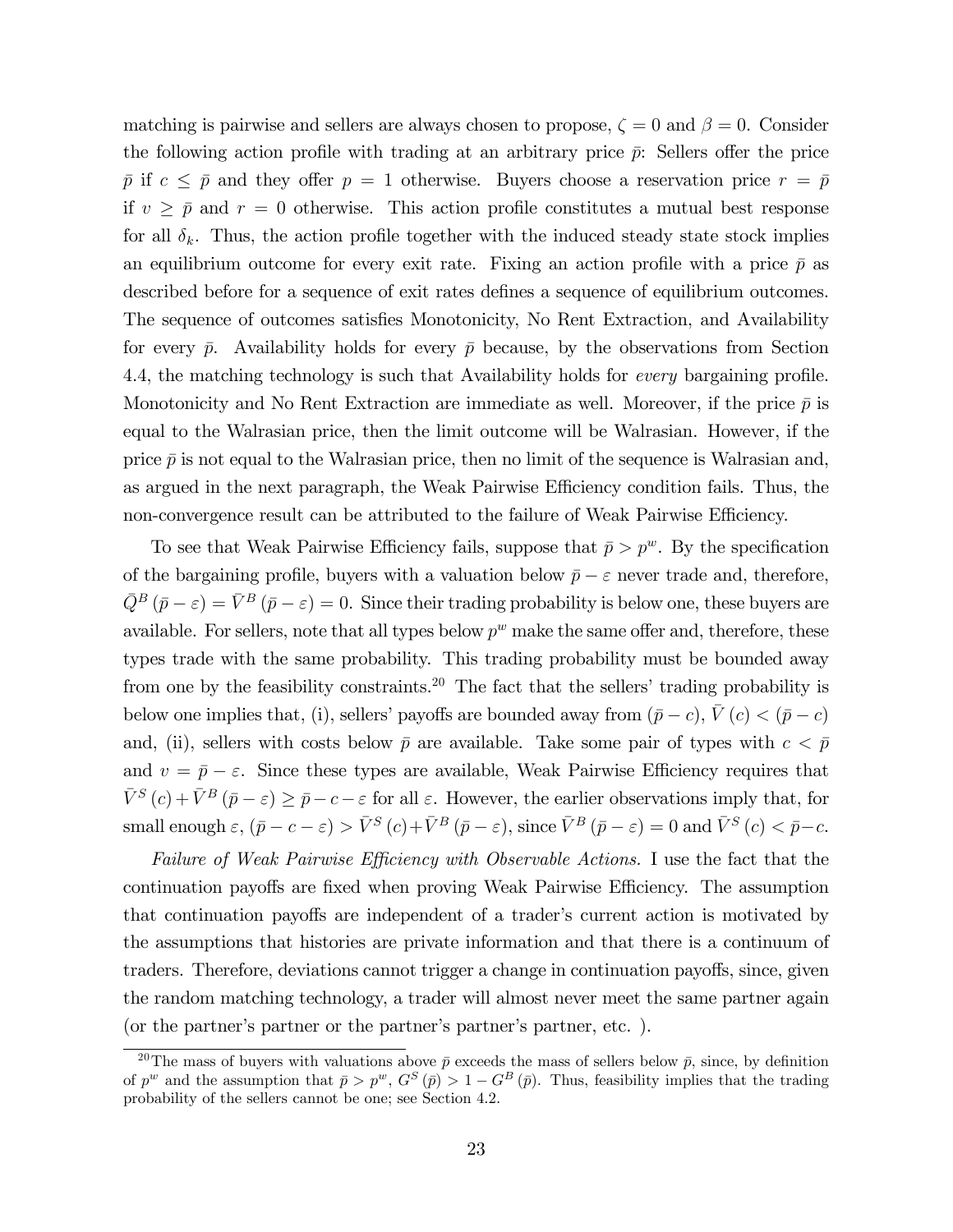If actions are publicly observable, however, Weak Pairwise Efficiency might fail. Traders do not necessarily have an incentive to deviate from the equilibrium in order to realize sure gains from trade because of the potentially negative impact of their deviation on their future trading opportunities. (Or, alternatively, because rejecting an offer is rewarded by a subsequent increase of the continuation payo§s.) Rubinstein and Wolinsky (1990) construct non-competitive equilibria in a model with a finite number of agents and observable actions. They also assume that traders are not forced to break up the match after no agreement is reached. The non-competitive equilibrium can be interpreted as a community enforcement of "fair" prices. In a recent paper, Gale and Sabourian (2005) introduce "complexity costs" and show that, if traders prefer "simple" strategies, such non-competitive equilibria cannot be supported.

## 5 Extensions and Conclusion

#### 5.1 Entry

Many steady-state models include an entry stage. With an entry stage, traders who choose not to enter are unavailable even though they do not trade with probability one. An entry stage typically implies multiplicity of equilibrium because it is an equilibrium for all traders to not enter. If no other trader enters, not entering is a best response. A sequence of no-trade equilibrium outcomes violates the last two conditions of the main result. The trading probability is zero for every pair of types but the sum of their payoffs is not pairwise efficient.

An example of a steady-state model with entry is considered in Gale (1987). Abstracting from sequences of equilibria in which the number of actual trades vanishes, it is shown that every sequence of equilibrium outcomes becomes competitive when frictions become small. Since the stated conditions of Proposition 1 are necessary for convergence, sequences of equilibrium outcomes with non-vanishing trade satisfy the conditions. However, for a model with entry it is not possible to directly verify the Availability condition, with availability defined as in the parameterized model: With an entry stage, there are some strategy profiles for which the life-time matching probabilities for some types are zero even though the trading probability is below one (this is trivial if the types do not enter). Thus, to prove that sequences of outcomes with non-vanishing trades satisfy the Availability condition, one would need to calculate equilibrium outcomes first.

It is possible to modify the Availability and Weak Pairwise Efficiency condition so that they are directly verifiable. Specifically, one may require the following: If, for any pair of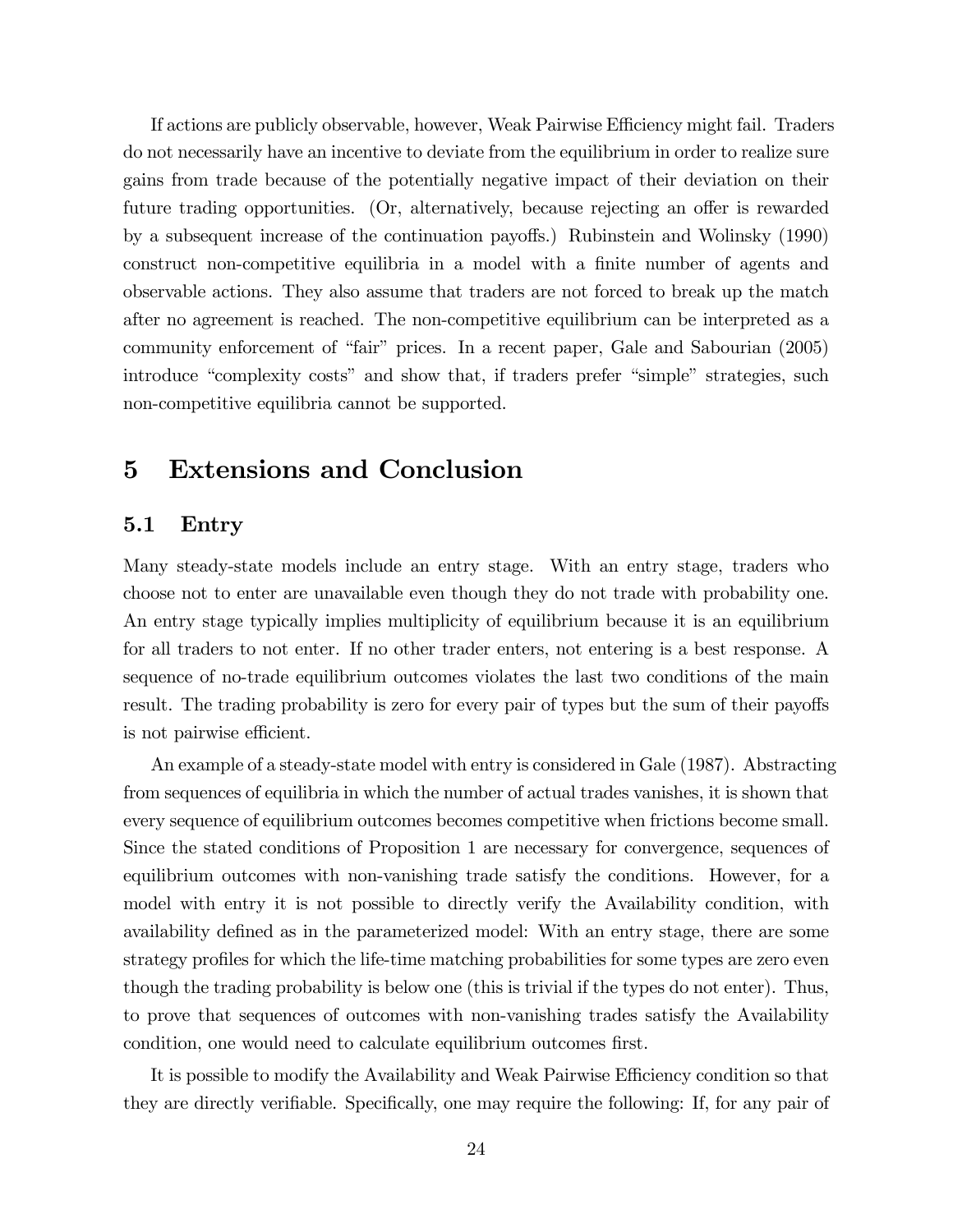types  $c_x$  and  $v_x$  for which it is true that there is either a non-empty interval  $(c', c_x)$  such that  $0 < \bar{Q}^S(c) < 1$  for all  $c \in (c', c_x)$  or there is a non-empty interval  $(v_x, v')$  such that  $0 < \bar{Q}^B(v) < 1$  for all  $v \in (v_x, v')$ , then payoffs are  $\bar{V}^S(c) + \bar{V}^B(v) \ge v - c$  for all  $c \in (c', c_x)$ and  $v \in (v_x, v')$ . The requirement of a strictly positive trading probability ensures that types from the respective intervals must have entered. This modified condition can be directly verified in models with entry without deriving equilibrium. Intuitively, if there is a set of types  $(c', c_x)$  who enter the stock and who trade with probability less than one, then these types must make up a large share of the stock and buyers must be matched frequently with such types. One can prove the following analogous result to Proposition 1: Let  $A_k$ be a sequence of feasible outcomes with uniformly bounded variation and non-vanishing trading volume.<sup>21</sup> Then, a limit outcome exists and is equal to the Walrasian outcome if and only if the sequence satisfies Monotonicity, No Rent Extraction, and the modified condition discussed above.

The conditions can be verified directly<sup>22</sup> in the models by Gale  $(1987)$  and by Satterthwaite and Shneyerov (2008), using the methods introduced in Section 4. One finding is that, with entry, convergence requires a more efficient bargaining protocol. This is reflected by the modified condition which requires pairwise efficiency already if only one market side is "available" (trades with probability strictly between zero and one). $^{23}$ 

### 5.2 Exogenous Stocks and the Failure of Feasibility

In their seminal paper on dynamic matching and bargaining games, Rubinstein and Wolinsky (1985) consider a model where the stock of agents is exogenous. The composition and the size of the stock are kept constant over time by replacing exiting agents. A model with a similar feature has also been used by De Fraja and Sakovics (2001). Since the stock is exogenous, it is natural to interpret the stock of traders as the relevant economy. In both models it is shown that when discounting is removed, outcomes generically do not become Walrasian with respect to the economy defined by the stock of traders. Rubinstein and Wolinsky's finding of a non-competitive yet "frictionless" limit outcome has sparked

<sup>&</sup>lt;sup>21</sup> Formally, the trading volume must satisfy lim inf  $\int Q_k^S dG^S + \int Q_k^B dG^B > 0$ .

<sup>&</sup>lt;sup>22</sup>However, outcomes fail the feasibility condition because of the presence of discounting and entry costs in these models. The feasibility condition requires that the expected payoff equals the trading surplus exactly while discounting and entry costs may lead to "waste". This failure is not consequential; one needs only feasibility of the limit outcome which holds in both models.

<sup>&</sup>lt;sup>23</sup>For example, Satterthwaite and Shneyerov (2008) cannot allow the seller to run an optimal auction with an ex-ante reservation price, for otherwise the limit fails to be competitive. In constrast to the model with entry, one can use the current results to show that in an analogous model without entry the limit is also competitive when sellers use optimal auctions (set ex-ante reservation prices).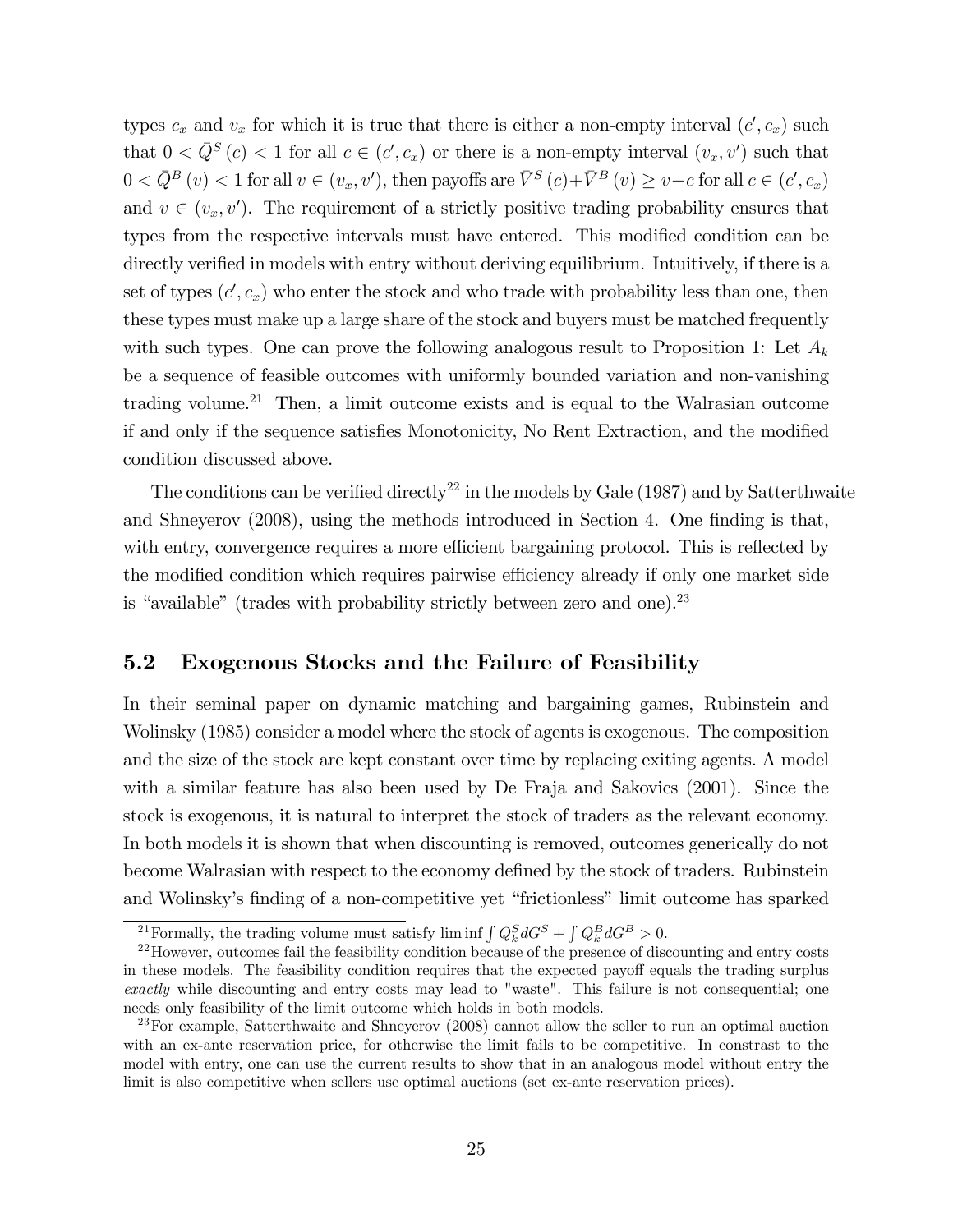much of the interest in dynamic matching and bargaining games. In the following, I will relate their result to the failure of the feasibility condition.

Rubinstein and Wolinsky (1985) prove that the limit outcome is characterized by a price  $\hat{p}$  which depends on the parameters of the game (the bargaining power). Given the price, payoffs are  $v - \hat{p}$  for the buyers and  $\hat{p} - c$  for the sellers. Therefore, the outcome is pairwise efficient:  $V^B(v) + V^S(c) \ge v - \hat{p} + \hat{p} - c = v - c$ . Lemma 2 implies that a pairwise efficient outcome is competitive if and only if it is feasible. Therefore, limit outcomes from Rubinstein and Wolinsky (1985) are, in fact, competitive whenever they are feasible. However, as shown by Rubinstein and Wolinsky, for generic bargaining power, the price is not competitive relative to the stock of traders. Thus, generically, the outcome is also not feasible relative to the stock. De Fraja and Sakovics (2001) report a similar finding: The limit outcome is characterized by trade at a common price and the limit is pairwise efficient. Therefore, limit outcomes are competitive if and only if they are feasible. But, again, it is shown that the common trading price is generically not competitive and, by Lemma 2, the outcome is generically not feasible, too. <sup>24</sup> Thus, in these papers, non-convergence to the competitive outcome is implied by the fact that limit outcomes are not feasible. Outcomes that are not feasible cannot possibly be competitive.<sup>25</sup>

The fact that the stock is exogenous has two implications. First, all types are available. A trader has a positive chance to be matched with any set of types that has a positive share in the stock. Therefore, in the limit, all pairs are formed frequently, which helps in establishing pairwise efficiency directly. Second, since the stock is exogenous, it is possible that all traders from a large set of sellers trade with a small set of buyers, as measured by their shares in the stock. This allows for the failure of feasibility of the outcome relative to the stock. For example, in Rubinstein and Wolinskyís model, even if the mass of sellers in the stock exceeds the mass of buyers, all sellers can end up trading in equilibrium. This is not possible in a model in which the inflow is exogenous: If the mass of sellers exceeds the mass of buyers in the inflow, only a fraction of the sellers can trade, see Section 4.2.

Gale (1987) makes two well-known observations about the finding by Rubinstein and Wolinsky (1985). These observations are different from the observation that the feasibility constraints fail. First, he argues for making the stock an endogenous equilibrium object

<sup>&</sup>lt;sup>24</sup>De Fraja and Sakovics show that there exist parameter combinations for their model for which the trading price is competitive, see their Proposition 5 and Proposition 7. This set of parameter combinations is a plane in the three-dimensional parameter space of their model. Generically, the price is not competitive.

<sup>&</sup>lt;sup>25</sup>Note that the observations follow already from the original characterization result by Shapley and Shubik (1971). Thus, the observations from this section demonstrate the usefulness of cooperative characterization results in general rather than the usefulness of the Proposition 1 in particular.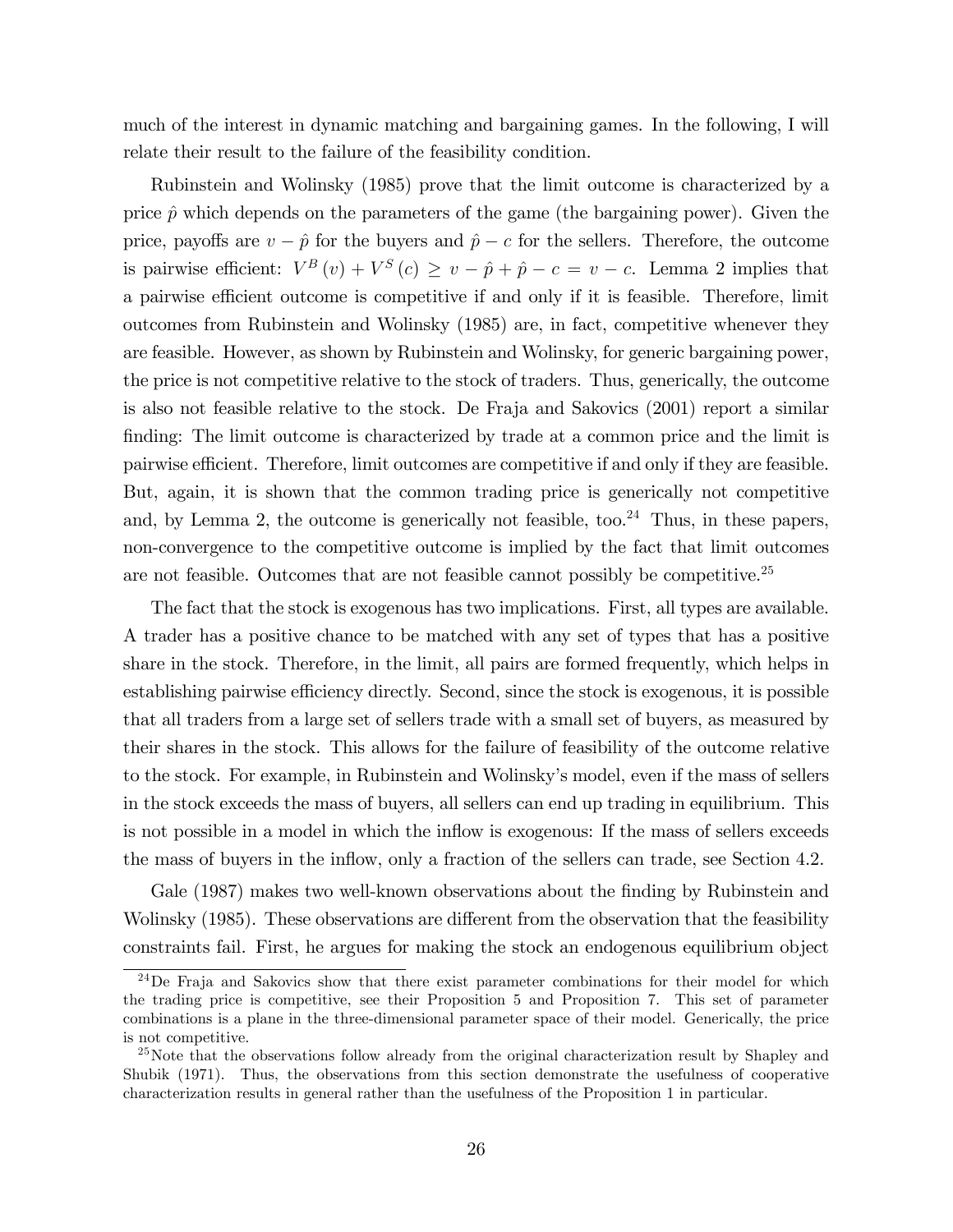instead of taking the stock as a primitive. His main argument is that, in many economic applications, the stock and, hence, the matching probabilities are endogenous (Gale, 1987, p. 21). Second, he argues that, in his model, the exogenous áow is the appropriate static economy relative to which one should interpret the limit price. The stock is not the appropriate benchmark because, in his model, the stock is endogenously determined by the equilibrium conditions and, therefore, the stock cannot be interpreted as a primitive of the model (Gale, 1987, p. 28).

#### 5.3 Concluding Remarks

The paper introduces a modification of a well-known characterization result from cooperative game theory for quasilinear economies which states that a feasible outcome is competitive if and only if it is pairwise efficient. I argue that this existing characterization result cannot be used effectively to argue when and why outcomes of decentralized markets are competitive when frictions are small. In particular, I provide a simple example which demonstrates that in a dynamic search and bargaining game not all traders are available to be matched with. The reason is that it is inherently difficult to match with those types that trade fast. Thus, there might be unrealized gains from trade for pairs of types when one type is not available.

Motivated by this observation, I derive a new characterization result: An outcome is equivalent to the competitive outcome if and only if  $(i)$  it is pairwise efficient for a subset of types that trade with probability less than one and  $(ii)$  payoffs have a slope that is bounded in a particular way. I argue that these conditions are directly verifiable in many games—in contrast to the original characterization result. I discuss extensively what properties of the matching technology and of the bargaining protocol ensure that these conditions holds and I explain for what properties the conditions fail. A parameterized example demonstrates how the characterization result can be used to investigate what causes divergent results in the literature and how the characterization result generalizes insights from the analysis of specific dynamic search and bargaining games.

Decentralized markets typically lack clearly specified trading procedures.<sup>26</sup> Aumann (1987) argues that methods from cooperative game theory are particularly well suited to gain insights into such "amorphous" economic environments. This paper demonstrates that cooperative methods might indeed be useful for the analysis of decentralized markets.

<sup>&</sup>lt;sup>26</sup> "The markets which are best organized from a competitive standpoint are those in which purchases and sales are made by auctions .... City streets with their stores and shops of all kinds —baker's, butcher's, grocer's, taylor's, shoemaker's, etc.— are markets where competition, though poorly organized, nevertheless operates quite adequately." (Walras, 1874); quoted in Daggan, Serrano, Volij (2000).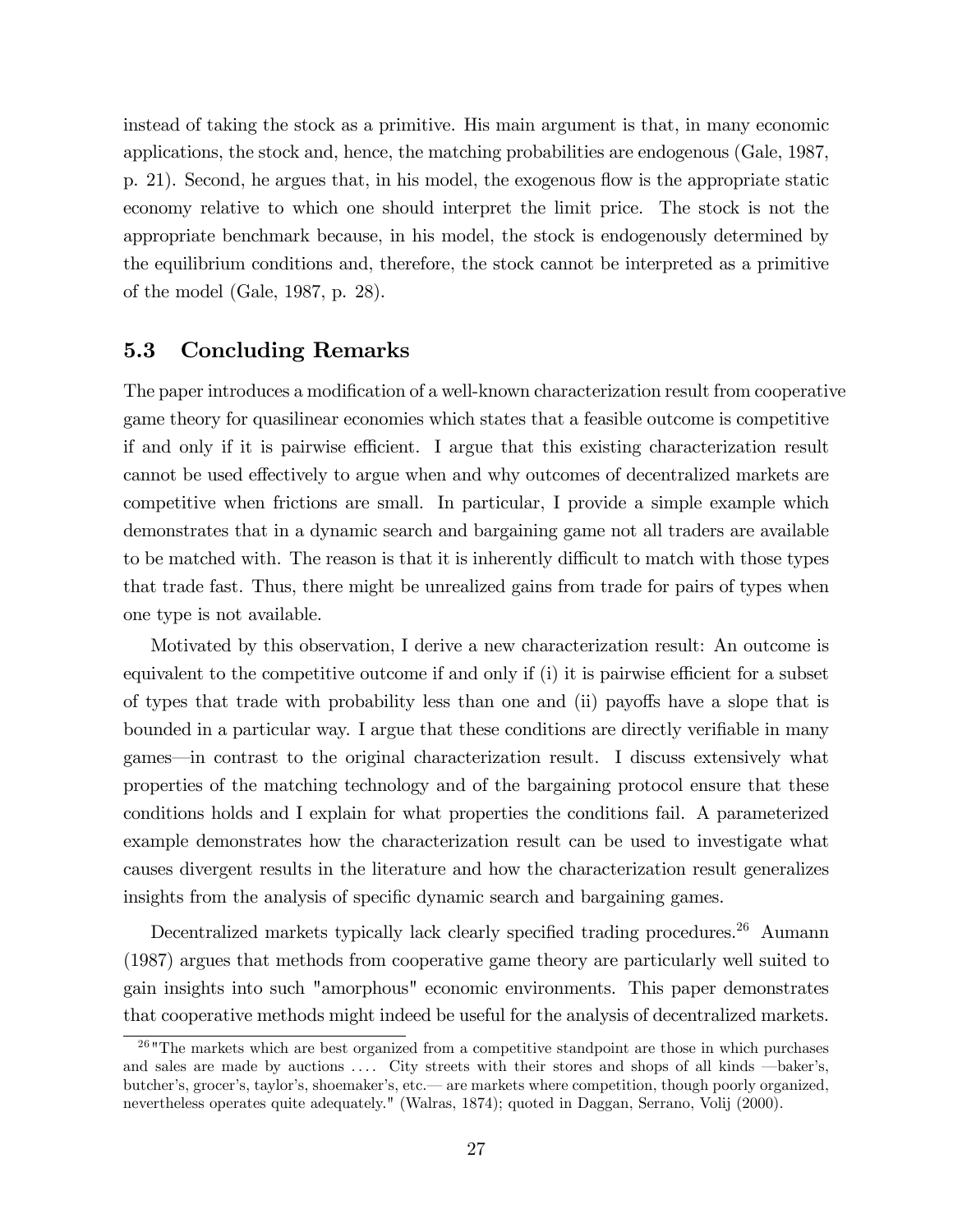## References

- [1] Atakan, Alp (2007): "Efficient Dynamic Matching with Costly Search," Mimeo.
- [2] Aumann, Robert (1987): "Game Theory," The New Palgrave: A Dictionary of Economics, Macmillan, London.
- [3] Butters, Gerard (1979): "Equilibrium Price Distributions in a Random Meetings Market, Mimeo.
- [4] Dagan, Nir, Roberto Serrano, and Oscar Volij (2000): "Bargaining, coalitions and competition," Economic Theory, 279-296.
- [5] De Fraja, Gianni; Sakovics, Jozsef (2001): "Walras Retrouve: Decentralized Trading Mechanisms and the Competitive Price," Journal of Political Economy, 842-863.
- [6] Diamond, Peter A. (1971): "A Model of Price Adjustment," Journal of Economic Theory, 158-68.
- [7] Feldman, Allan (1973): "Trading Processes, Pairwise Optimality, and Pareto Optimality," The Review of Economic Studies, 463-473.
- [8] Douglas Gale (1986a): "Bargaining and competition part I: characterization," Econometrica, 785-806.
- [9] Gale, Douglas (1987): "Limit Theorems for Markets with Sequential Bargaining, Journal of Economic Theory, 20-54.
- [10] Gale, Douglas (2000): "Strategic Foundations of General Equilibrium: Dynamic Matching and Bargaining Games," Cambridge University Press.
- [11] Gale, Douglas; Sabourian, Hamid (2005): "Complexity and Competition," Econometrica, 739-769.
- [12] Kolmogorov, Aleksey; Fomin, Sergei Vasilovich (1970): "Introductory Real Analysis," New York.
- [13] Kunimoto, Takashi and Roberto Serrano (2004): "Bargaining and competition revisited," Journal of Economic Theory, 78–88.
- [14] Lauermann, Stephan (2008): "Price Setting in a Decentralized Market and the Competitive Outcome," MPI Collective Goods Preprint, No. 6, Mimeo, Bonn.
- [15] Lauermann, Stephan (2011): "Asymmetric Information in Bilateral Trade and in Markets: An Inversion Result," Mimeo, University of Michigan.
- [16] Mas-Colell, Andreu; Whinston, Michael; Green, Jerry (1995): "Microeconomic Theory," Oxford University Press.